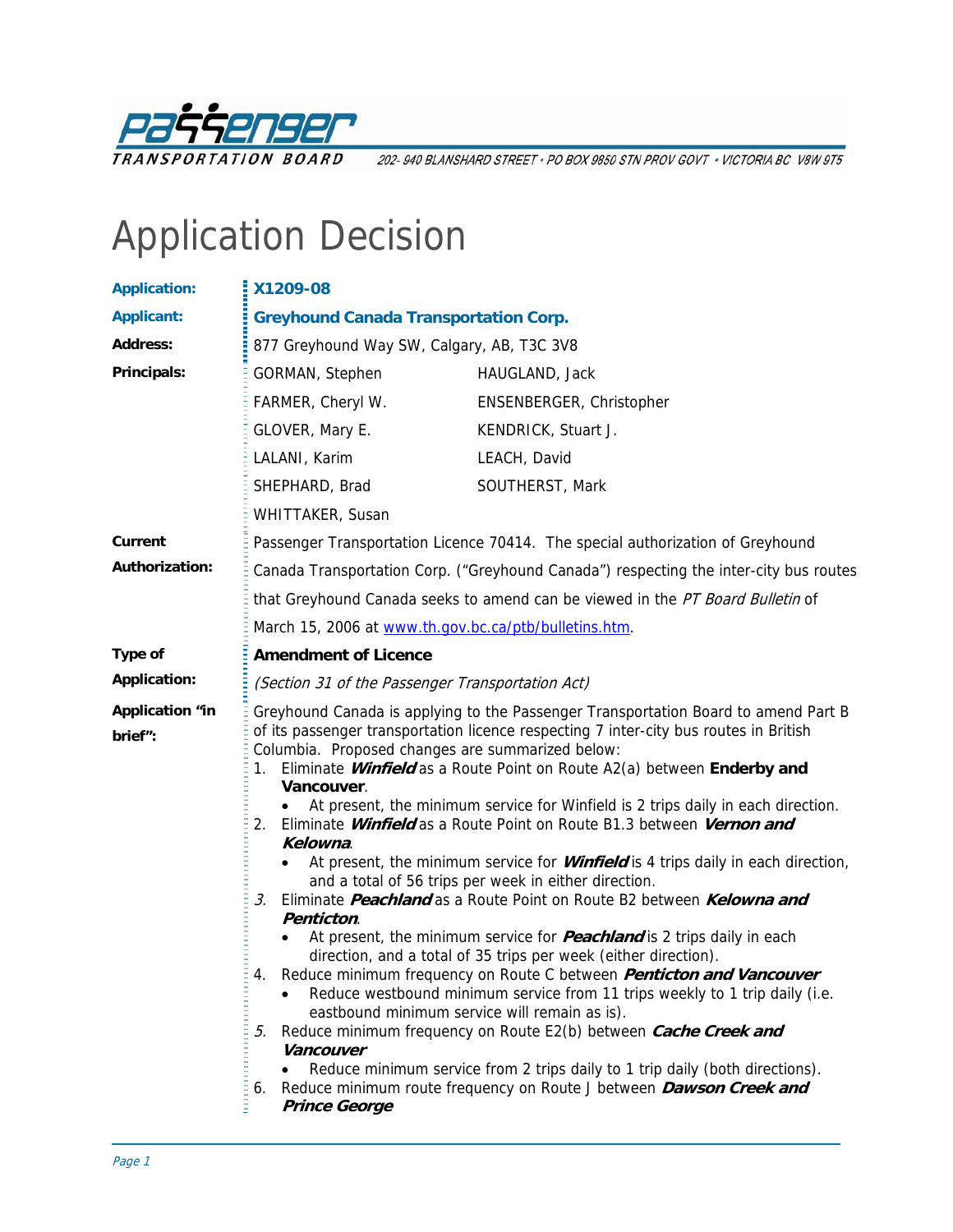|                                               | a) Reduce minimum service frequency along this route from a total of 28 to 24<br>trips weekly (both directions).<br>b) Reduce minimum service frequency for the Mackenzie route point from 2 trips<br>daily to 1 trip daily.<br>Reduce frequency on Highway 16 (Route L2) between <i>Prince George and the</i><br>7.<br>Alberta Border.<br>Reduce service frequency along this route from a total of 20 to 14 trips weekly<br>(both directions) or 1 trip daily (both directions).                                                                                                                                                                                                                                                                                                     |
|-----------------------------------------------|----------------------------------------------------------------------------------------------------------------------------------------------------------------------------------------------------------------------------------------------------------------------------------------------------------------------------------------------------------------------------------------------------------------------------------------------------------------------------------------------------------------------------------------------------------------------------------------------------------------------------------------------------------------------------------------------------------------------------------------------------------------------------------------|
|                                               | Details of the changes proposed by the applicant are set out in notices published in the<br>PT Board Weekly Bulletin.                                                                                                                                                                                                                                                                                                                                                                                                                                                                                                                                                                                                                                                                  |
|                                               | The Board notes that the applicant proposal constitutes an increase in minimum service<br>level for two route points. The increases are in line with the proposed minimum service<br>levels for other points along the same route. On route C, the applicant proposes an<br>increase at Hope in the total number of westbound trips (from 4 to 7 trips weekly). On<br>route E the applicant proposes an increase at Yale in the minimum number of daily trips<br>from 0 to 1 "flag/drop" in each direction. For this same route point, the applicant<br>proposes to change the total weekly trips from 7 scheduled stops to 14 on a flag/drop<br>basis. This creates an increase in frequency without the requirement to stop if there<br>are no passengers embarking or disembarking. |
| <b>Publication:</b>                           | The application was published in the PT Board Weekly Bulletin on January 21, 2009.<br>On February 4, 2009, the application was published again to extend the deadline for<br>submissions. On March 4, 2009, the applicant's proposal respecting route J was<br>republished to correct the proposed weekly service level at the Mackenzie route point.                                                                                                                                                                                                                                                                                                                                                                                                                                  |
| Board $\frac{1}{2}$<br><b>Considerations:</b> | The Board may approve an application forwarded to it by the Registrar of Passenger<br>Transportation if the Board considers, as set out in section 28(1) of the Passenger<br>Transportation Act, that:                                                                                                                                                                                                                                                                                                                                                                                                                                                                                                                                                                                 |
|                                               | (a) there is a public need for the service the applicant proposed to provide under any<br>special authorization.                                                                                                                                                                                                                                                                                                                                                                                                                                                                                                                                                                                                                                                                       |
|                                               | (b) the applicant is a fit and proper person to provide that service and is capable of<br>providing that service, and                                                                                                                                                                                                                                                                                                                                                                                                                                                                                                                                                                                                                                                                  |
|                                               | (c) the application, if granted, would promote sound economic conditions in the<br>passenger transportation business in British Columbia.                                                                                                                                                                                                                                                                                                                                                                                                                                                                                                                                                                                                                                              |
|                                               | The Board may approve a special authorization if all three provisions are answered in<br>the affirmative. The Board may refuse a licence if any one provision is answered in the<br>negative.                                                                                                                                                                                                                                                                                                                                                                                                                                                                                                                                                                                          |
| <b>Decisions:</b>                             | On routes A2(a), B1.3, and B2, the Board grants the route point eliminations as<br>proposed. On routes C, E2(b), J and L2, the reductions in minimum route<br>frequency are approved as proposed by the applicant.                                                                                                                                                                                                                                                                                                                                                                                                                                                                                                                                                                     |
|                                               | At least 30 days before implementing a schedule change, GCTC must publish a<br>notice of the change and the effective date in newspapers in affected<br>communities. Copies of such notices must be provided to the Registrar,<br>Passenger Transportation Branch, prior to the issuance of an amended licence.                                                                                                                                                                                                                                                                                                                                                                                                                                                                        |
| Background: =                                 | Greyhound Canada Transportation Corp. (GCTC) made application to the Passenger<br>Transportation Board (the "Board") to amend its terms and conditions of licence to<br>eliminate a route point on three different routes and to reduce the minimum frequency<br>on four of its routes within the province of British Columbia.                                                                                                                                                                                                                                                                                                                                                                                                                                                        |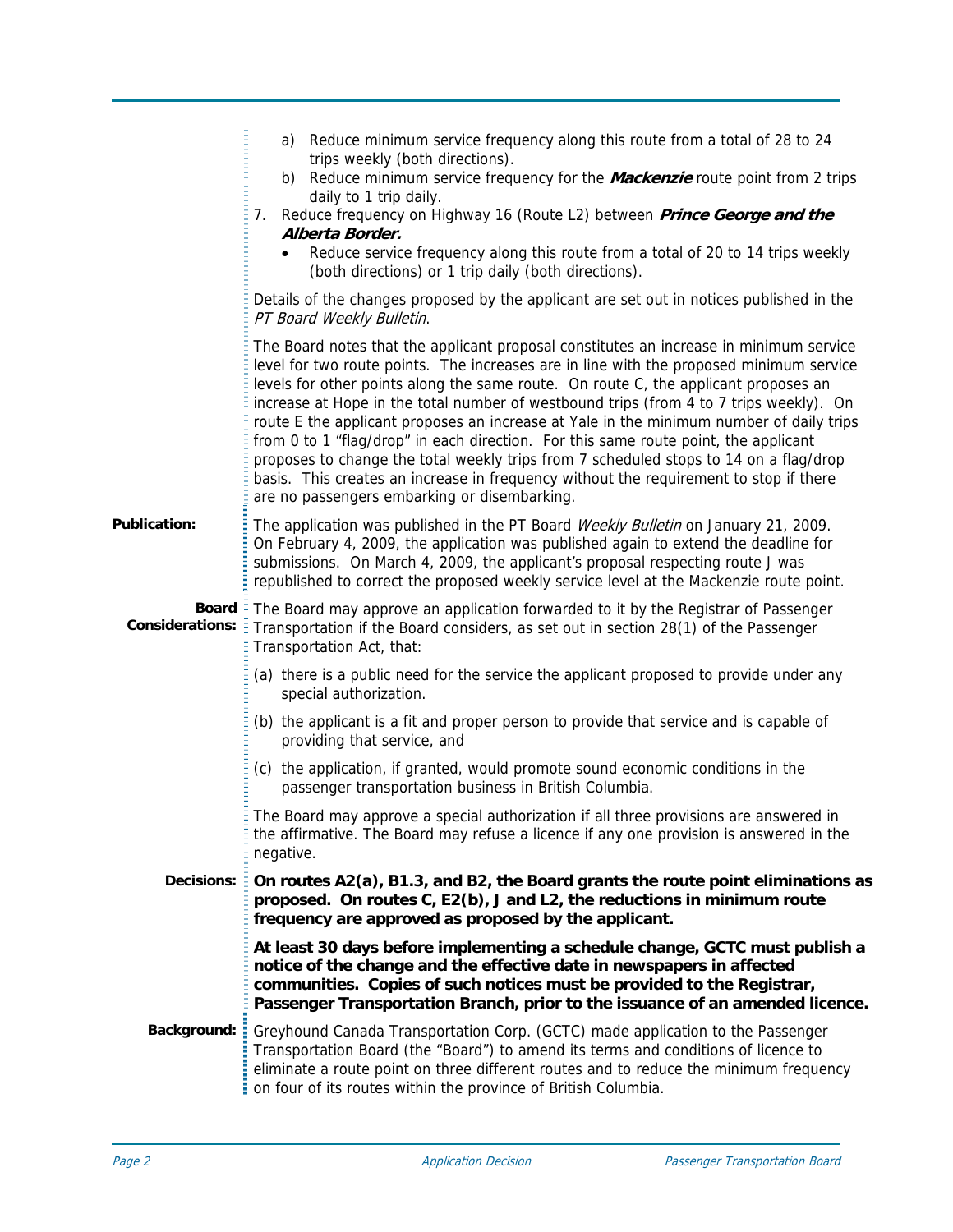With inter-city bus licences, the Board establishes route points (usually municipalities) and minimum frequency for service to each point. The Board generally refrains from setting or approving time schedules, although all inter-city bus operators must publish and maintain a scheduled service. The Board is not prescriptive in setting detailed route descriptions and specific pick up and drop off locations. Further, rates for inter-city buses are not subject to Board approval.

With respect to their application the Board required GCTC to:

- post notification of the proposed elimination of route points and Minimum Route Frequency (MRF) reductions at all route points to be affected if the application is granted,
- advertise the proposed reductions in newspapers in the communities potentially impacted and
- provide written notice to specified levels of local government.

In each of these notifications, interested parties were invited to provide comments to assist the Board in its decision making on the application.

Before proceeding to discuss individual routes, I am making a general note regarding the context in which inter-city buses are operated in the province. Many of the public comments relate to the important and necessary role that the applicant plays in providing transportation for a variety of social purposes, including medical and workrelated purposes. The comments indicate that a certain segment of the population use GCTC for long and short trips throughout the province.

Greyhound Canada is a private, commercial, unsubsidized company. The applicant points out that it competes with publicly-subsidized, inter-city travel options that are provided in some communities through the Health Connections non-emergency travel services and through BC Transit.

The Board notes that neither the Health Connections travel services nor the BC Transit services are subject to the regulatory requirements set out in the Passenger Transportation Act. Board application decisions, especially with respect to public need, must be made in light of the realities of the mix of transportation providers throughout the province. In this application, these issues have been addressed for each individual route where they arise.

As general reference and background information, the Board is including some information that is presently available on websites for the Health Connections and BC Transit services. The following information is posted on the ["Health Connections"](http://www.health.gov.bc.ca/msp/mtapp/connections.html)  [webpage](http://www.health.gov.bc.ca/msp/mtapp/connections.html) of the Ministry of Health Services:

> Health Connections is a regional travel assistance program that offers subsidized transportation options to help defray costs for rural residents who must travel to obtain non-emergency medical care outside their home communities. Health Authorities, through funding from the Ministry of Health, have implemented Health Connections programs to meet the unique needs of selected communities in their regions.

On its website, [BC Transit](http://www.bctransit.com/) identifies itself as a Health Connections partner with respect to non-emergency, inter-city medical travel in [some of the communities](http://www.busonline.ca/health_connections/?p=1.txt) (such as those in the Fraser Canyon and Okanagan) which are relevant to this application.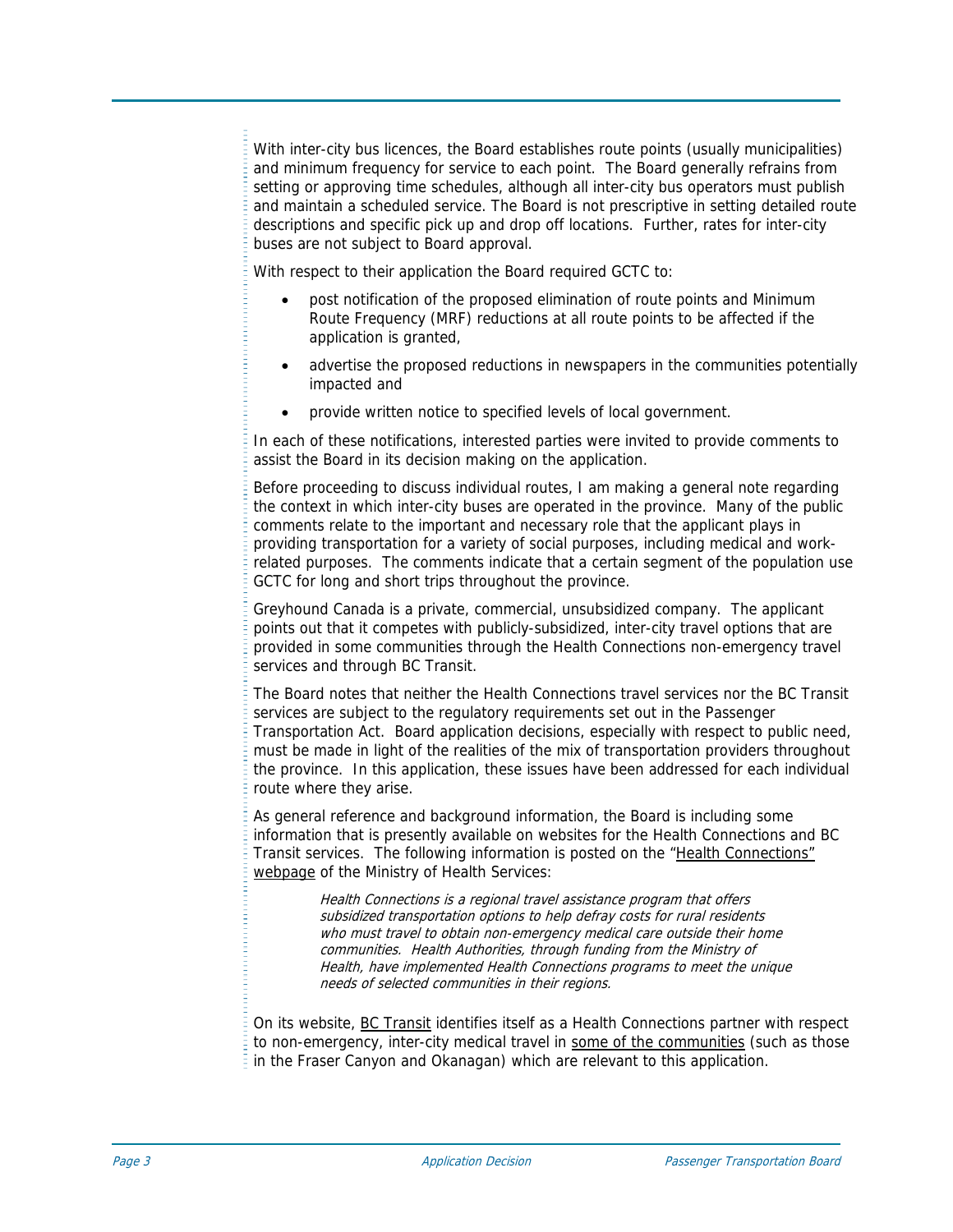## **Reasons:**

## I. Is the applicant a fit and proper person to provide that service and is the applicant capable of providing that service?

In dealing with an application for MRF reduction, the Board will presume that a licensee seeking a reduction is a fit and proper person to provide the service proposed unless there is compelling evidence to the contrary. Other than some quality of service references, applicant fitness was not an issue in the comments received. The Board finds in the absence of any evidence to the contrary that GCTC is fit, proper and capable of delivering the service proposed.

## II. Would the application, if granted, promote sound economic conditions in the passenger transportation business in British Columbia?

The Board must consider the promotion of sound economic conditions in the passenger transportation business in British Columbia. This includes, but is not limited to, the financial health of the applicant seeking a reduction in MRF. This could include the overall financial health of the applicant or the financial health of specific routes.

The Board in applying section 28 (1)(c) of the Passenger Transportation Act has no jurisdiction over competing transportation interests in the public realm such as short or long-haul publicly subsidized medical travel services or those provided by B.C. Transit. As a result, it has confined its review of this application to private passenger transportation businesses in British Columbia.

GCTC has provided financial and ridership information indicating that each or most of the individual proposals are justified because they are below or substantially below its revenue per passenger mile (RPM) breakeven point for British Columbia. However, it is important to point out that for one part of a route or network this does not, on its own, justify a reduction or elimination in service and that public need must be considered in every case. The unprofitable routes that GCTC seeks to change in this application are justified and approved as the service reductions should help minimize the financial drain on the company and improve the financial viability of the company and its intercity network as a whole.

There is no evidence that granting the application will have any offsetting negative impact elsewhere in the passenger transportation business in the province. Thus, approval would promote sound economic conditions in the passenger transportation industry.

# III. Is there a public need for the service that the applicant proposes to provide under special authorization?

Under Section 28(1)(a) the Board, in determining whether to grant in whole or in part or to refuse the application, must decide what level of service meets the public need. If the Board determines that a proposed elimination of a route point is justified or the proposed minimum route frequency will meet the public need, it may grant the application. If the Board determines that a proposed elimination of a route point is not justified or the proposed MRF will not meet the public need, then it may refuse the application or grant the application in part in a manner that meets the public need. Matters respecting public need have been considered individually for each of the seven routes that GCTC proposes to change.

Winfield (Proposed route point elimination)

# **Route A2(a):**

City of Vancouver - Alberta Border at Highway 1

## **Route B1.3:**

## City of Kamloops - Kelowna

For both of the above two routes, the applicant proposes to eliminate the route point of Winfield which is located between Vernon and Kelowna. For Route A2(a), the MRF is two trips daily in each direction and a total of 28 trips weekly (regardless of direction). For Route B1.3, the MRF is 4 trips daily in each direction, and a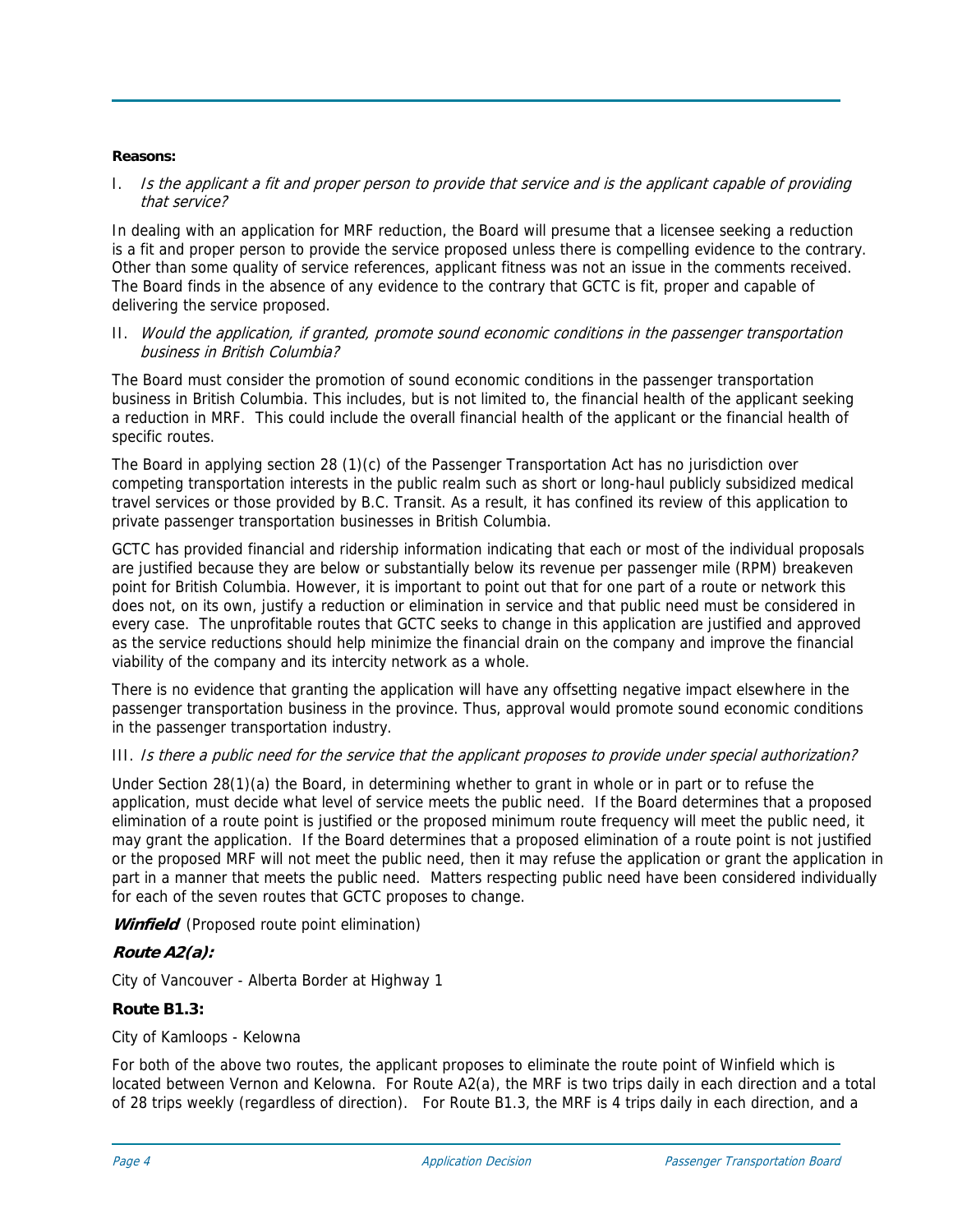total of 56 trips weekly (regardless of direction).

The Board is considering the proposal for both routes together because, in each case, the same route point is proposed for elimination, and because most of the submissions were of relevance to both routes.

With respect to the Greyhound proposal to eliminate Winfield as a route point, the Board received 9 submissions from individuals, 3 from local governments and 1 from a person representing a local health planning society. Several issues and concerns were raised in the submissions. One was the problem for seniors and youth regarding access to the depot in Kelowna and the availability of the regional transit service only 4 times daily, the lack of availability on weekends and nights and the related limitations respecting luggage. Other comments discussed the reliance of seniors on volunteers, friends or expensive taxis to drive them to Kelowna. They also communicated the perspective of seasonal farm workers who rely on the service and of other travelers who use Greyhound services for access to other destinations in British Columbia. Several letters represented individuals or communities who would not be impacted but were seeking clarification of the service change. They outline that seniors use the somewhat limited volunteer services to get them to Kelowna to combine shopping and medical appointments and the impact on indigent orchard and farm workers who use the service during the harvest season. However, no letters were received regarding the impact of the application by any individual farm worker or anyone representing the farming industry. The Board found the submissions to be general in nature as opposed to providing details of actual use of the GCTC Winfield service.

The applicant has provided ridership data for a 12 month period ending September 30, 2008 on its southbound and northbound schedules through Winfield for both of the routes in question. Southbound, the number of passengers per day averaged 2.18 inbound and .83 outbound. Northbound, the average was 1.55 passengers inbound and 1.51 outbound.

BC Transit has established a regional transit service now operating between Winfield and Kelowna at the UBC Okanagan Campus with connections to downtown Kelowna twice each morning and twice each afternoon Monday to Friday. Although this service is unavailable on weekends and evenings the overall ridership data provided by GCTC demonstrates a weak usage for GCTC's current service in Winfield.

On balance and, as a result, the availability of public transit and private transportation options can and should provide members of the public with the necessary means to connect with GCTC's service from Kelowna. The Board, therefore, finds that the proposed elimination of Winfield as a route point on A2(a) and B1.3 is justified as the maintenance of the route point is not equitably matched with any viable level of public need.

# **Peachland** (Proposed route point elimination)

# **Route B2:**

City of Kelowna - City of Penticton

On Route B2, the applicant is required to stop in Peachland at least 2 times daily in each direction, and at least 35 trips weekly (regardless of direction). The applicant proposes to eliminate Peachland as a route point between the cities of Kelowna and Penticton.

The Board received 3 submissions from individuals and only one of these came from a resident of Peachland: the other 2 represented a resident in Penticton and another in Winfield. Two (2) submissions came from local governments.

The concerns expressed by individuals include inconvenience, the essential nature of the service for residents and visitors as a link to other communities, and the inability of some people to travel by private car. Another felt that GCTC has an obligation to provide service which reduces the use of individual vehicles, and that GCTC should look to ways to increase ridership. The 2 submissions from local government expressed concerns regarding the impact of the proposal on residents who use the service and that the goal should be to enhance public transportation options for the community, not see them reduced.

The Board finds the small number of submissions as corroborating the ridership data submitted by GCTC. GCTC has provided ridership data for a 12 month period ending September 30, 2008 on its 3 southbound and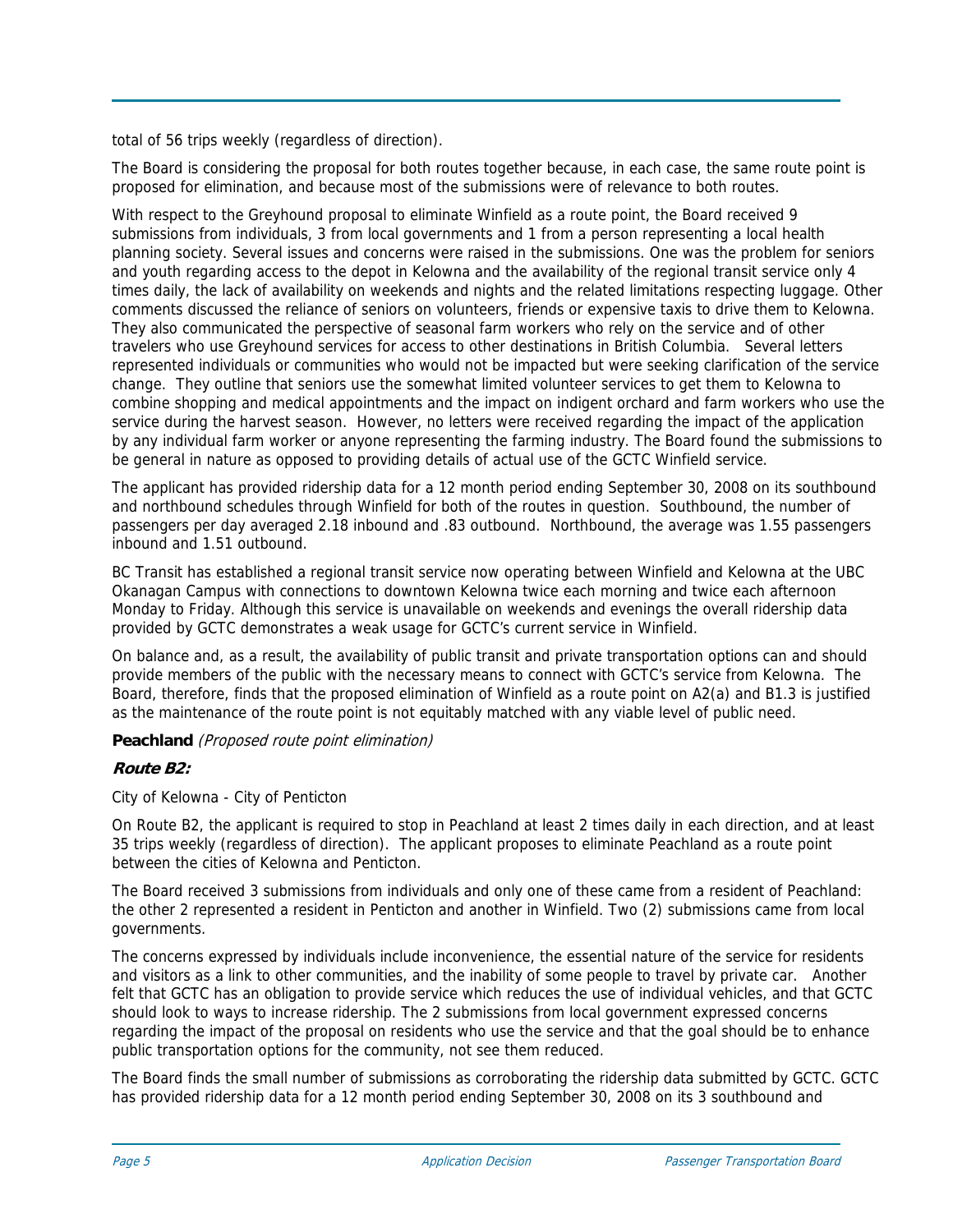northbound schedules through Peachland. Southbound, the number of passengers per day averaged .2 inbound and .06 outbound. Northbound, the average was .18 passengers inbound and .07 outbound. GCTC also notes that the BC Transit community bus service connects at the BC Transit Westbank Bus Exchange with Kelowna Transit service for access to downtown Kelowna.

Based on the limited submissions, low traffic count for current users, and the availability of private and public transportation options for short trips to Kelowna (and elsewhere in the Okanagan), the Board finds an insufficient level of public need for GCTC to be required to maintain inter-city bus service to Peachland.

# **Route C: Vancouver – Rock Creek**

## **Affected Route Points** (MRF Reduction Proposal)

| City of Vancouver       | City of Abbotsford  | Eastgate            |
|-------------------------|---------------------|---------------------|
| City of Coquitlam       | City of Chilliwack  | Town of Princeton   |
| District of Maple Ridge | <b>Allison Pass</b> | Hedley              |
| District of Mission     | Manning Park        | Village of Keremeos |

From Penticton to Vancouver, the applicant seeks to reduce the minimum number of westbound trips from 11 each week to 7. The applicant is not seeking any change to the requirement to provide a minimum of 1 westbound trip each day.

Currently GCTC operates 1 trip per day over the Hope-Princeton Highway between Penticton and Vancouver (Schedule 3009) and an additional trip (Schedule 3017) is operated westbound on the same highway 4 days per week (Thursday to Sunday) for a total 11 westbound trips per week. As set out in Greyhound Canada's passenger transportation licence, scheduled pick ups in Osoyoos, Oliver and Okanagan Falls must enable passengers to be carried through to the City of Vancouver for scheduled drop off by 18:00 hours on the same day. GCTC has indicated that, if its application is approved, that it would eliminate Schedule 3017.

The Board received 1 submission from the local MLA who expressed concern that the applicant's request would disrupt the lives of residents living along the corridor. In particular, the MLA made reference to seniors, persons with disabilities, Aboriginal people and people with low income who need access to health services in the lower mainland.

The Board also received 4 submissions from local governments (the Towns of Osoyoos and Princeton, the District of Hope and the City Abbotsford) and 1 from the Regional District of Okanagan-Similkameen (RDOS). From these submissions, the main points can be summarized as follows:

Residents, especially seniors, students and persons with disabilities from smaller villages and towns rely and depend on same-day bus service to commute to larger municipalities in the Similkameen and South Okanagan; the proposed changes would require overnight trips.

Other transportation providers should be afforded the opportunity to provide transportation to the smaller villages, towns and rural areas.

The bus service is vital to residents in assisting them to make an environmental choice to reduce carbon emissions.

Thirteen submissions came from individuals which included residents in Princeton (1), Abbotsford (6), Osoyoos (1), Olalla near Keremeos (1), Penticton(3) and New Westminister (1). These submissions discussed reliance on the bus service to make connections with other communities in their regional district and/or Vancouver to visit family and friends, and to attend specialist medical appointments. Also received was a petition signed by residents of Hope. The petition includes 2 sentences indicating a strong objection to the reduction in services that would cut off the ability of seniors to go to Vancouver. This petition, as well as the letters and emails, generally provided few usage details or other relevant evidence.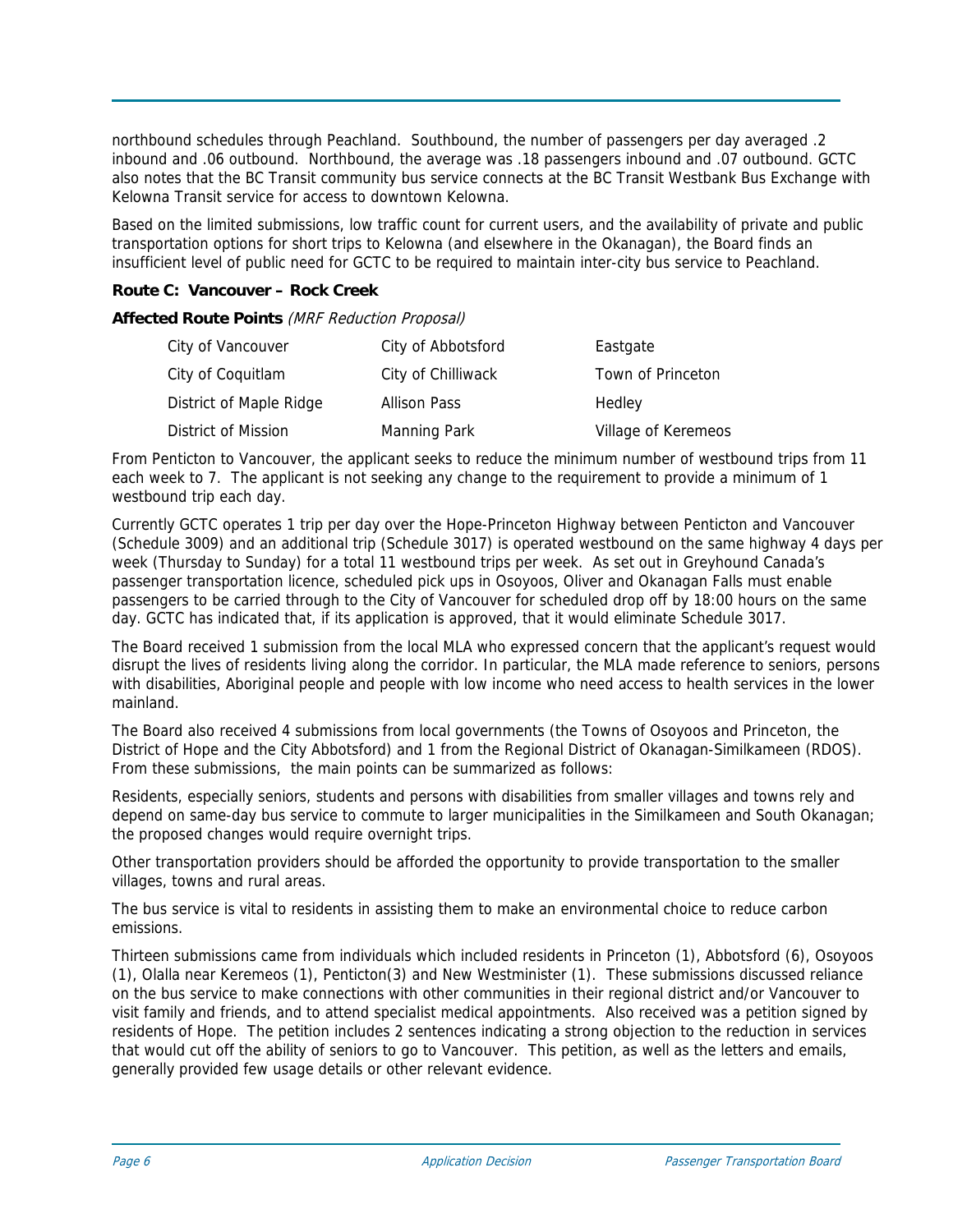## South Okanagan

The application does not propose any changes in route frequency for points south of Penticton (Okanagan Falls, Oliver, Osoyoos). However, concerns were raised with respect to the ability of people in these communities to travel to and from Vancouver.

A submission from the 2 GCTC drivers who are part of a Vancouver route advisory committee, (the Vancouver Runs Committee) discussed a previous Board decision (780-05) that ordered GCTC to maintain "at least four trips per week will be operated in a manner that enables passengers traveling from Oliver, Osoyoos and OK Falls to arrive in Vancouver no later than 18:00 hours."

With respect to the 4 westbound trips each week (schedule 3017) which GCTC says it will eliminate if its proposed reduction is approved for this route, the drivers submitted that GCTC purposely chose the wrong days of the week to schedule the westbound service in order to depress passenger traffic. This committee suggests a schedule adjustment that could be made if schedule 3017 is eliminated on the Hope-Princeton highway. That is, they submit that GCTC should delay, by 15 minutes, the current daily departure at 14:30 from Kelowna (bound for Vancouver) in order for the run to connect with a schedule at Westbank at 15:05.

GCTC responded by stating that schedule 3017 has operated historically with low passenger loads. Its current average load for the 12 months ending September 30, 2008 is only 12.5 passengers per day and that the revenue per passenger mile (RPM) is well below its breakeven RPM in B.C. It also maintains that its bus service to South Okanagan communities such as Osoyoos, Okanagan Falls, and Oliver will not be impacted and that it will maintain 2 trips per day in each direction. The Board notes that GCTC has not applied to eliminate the requirement to provide at least four trips each week that arrive in Vancouver by 18:00. Further, GCTC categorically denies the above allegations by the "Vancouver Runs Committee" but responds that it will adjust schedules so that passengers on Schedule 1681 (that connects Rock Creek and Kelowna) who currently transfer to Schedule 3017 at Penticton for ongoing travel to Vancouver can instead transfer at Westbank to Schedule 39 (Vernon to Vancouver). GCTC states that for a passenger from Osoyoos this change, which is precisely that proposed by the "Vancouver Runs Committee" above, will reduce their travel time to Vancouver by 20 minutes. With the scheduling changes that the applicant said it would implement, the Board finds that the residents of South Okanagan communities will continue to receive a bus service that is comparable to what they have been accustomed to. The Board is not imposing terms and conditions that relate to this commitment, although it has a high expectation that GCTC will sustain its commitment over the long term.As well, at least two trips daily will be maintained by GCTC, and South Okanagan residents will not be adversely affected by the proposed MRF on this route.

# Hope - Penticton

The applicant states that the B.C. Government, in an effort to reduce expenditures on health service, has centralized major diagnostic and treatment facilities for the area in Penticton and Kelowna. The Interior Health Authority entered an arrangement with B.C. Transit to operate a subsidized, non-emergency "Health Connections" transportation service for a one-way fare of \$10.00 or less between the smaller communities in the Okanagan-Similkameen, Penticton and Kelowna. Schedule information on the B.C. Transit website shows bus services available at Princeton, Hedley, Keremeos, Kaleden, Osoyoos, Oliver, Okanagan Falls and Summerland. These services operate on various weekdays in the morning and/or afternoon.

The submissions from individuals expressed concerns of a general nature, rather than details of usage of the service.

Further, the Board finds the public Health Connections bus service, operated for residents in Princeton, Hedley, Keremeos, Kaleden, Osoyoos, Oliver, Okanagan Falls and Summerland who require medical access to larger and centralized medical facilities at Penticton and Kelowna is a reasonable alternative to GCTC services.

## Fraser Valley

Seven individual submissions respecting Route E2 (b) related to the elimination of the 8:35 a.m. GCTC service from Chilliwack. In other submissions, individuals note their reliance on the service to attend post secondary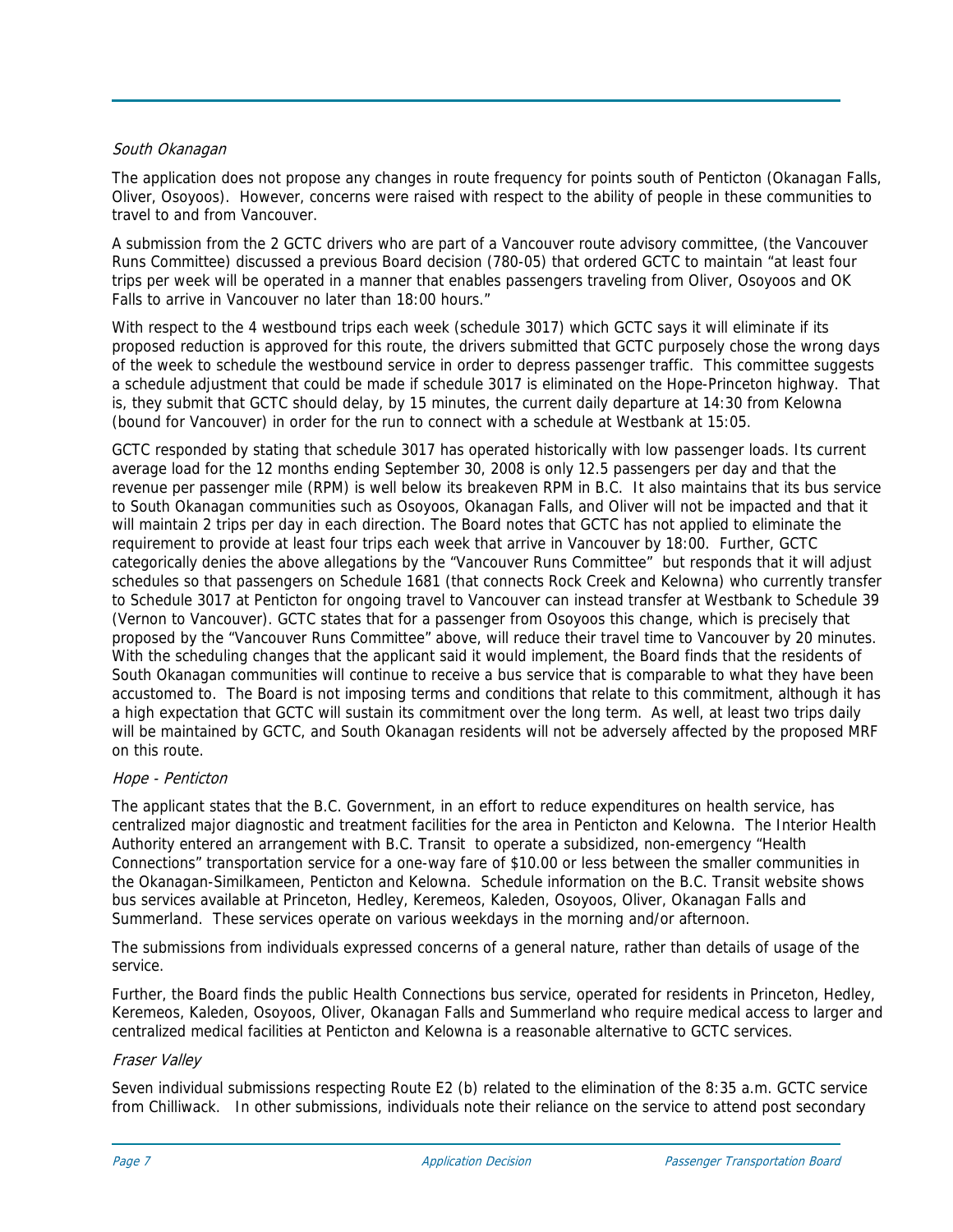education in Abbotsford, to attend work or medical appointments in Vancouver, or to make early ferry connections to Vancouver Island. One writer outlines the need for a commuter service between Hope and Vancouver. Another submission notes the limited public transportation services in the valley and the need for a transit service out of the central valley. Several feel the reduction will result in fewer buses and longer waits for westbound services, particularly for those who want to travel to Vancouver and back to Abbotsford the same day.

The applicant outlines that the municipalities of Abbotsford, Hope and Chilliwack, even with the proposed reduction on Route C, receive more service than any other area in B.C. The following chart shows the existing number of trips that are being provided and the expected impacts if this application is approved:

|                   | <b>Daily Trips (Present)</b> |           | Daily Trips (Proposed by GCTC) |           |
|-------------------|------------------------------|-----------|--------------------------------|-----------|
|                   | Eastbound                    | Westbound | Eastbound                      | Westbound |
| Hope              | 9                            | 10        | 8                              | 8         |
| <b>Chilliwack</b> | 17                           | 16        | 16                             | 14        |
| Abbotsford        | 12                           | 16        |                                | 14        |

The Board finds that the Fraser Valley corridor is adequately serviced to meet public need by the variety of schedules that GCTC operates and also with the variety of public and private transportation options in the area. Overall, the Board finds sufficient evidence that the public need can be met when considering the above evidence at this time for Route C.

# **Route E2(b): Prince George – Vancouver**

## **Affected Route Points** (MRF Reduction Proposal)

| Spences Bridge    | <b>Boston Bar</b> | Laidlaw             |
|-------------------|-------------------|---------------------|
| Shaw Springs      | Spuzzum           | <b>Bridal Falls</b> |
| Village of Lytton | Yale              |                     |
| North Bend        | District of Hope  |                     |

# Overview of Submissions

Submissions were received from local governments including the Village of Clinton, Village of Ashcroft, Village of Cache Creek, District of Lillooet, Village of Lytton, City of Abbotsford, the District of Hope as well as the Cook's Ferry Indian Band at Spences Bridge and the Thompson-Nicola Regional District.

The Board received 25 submissions from individuals: Boston Bar (6), 108 Mile Ranch (1), Chilliwack/Abbotsford/Coquitlam (10), Cache Creek ( 4), unidentified areas (2) and two (2) from the GCTC drivers referenced earlier as "The Vancouver Runs Committee" under Route C above.

The Board received 3 submissions from Chambers of Commerce: the Lillooet and District Chamber of Commerce, the Lytton and District Chamber of Commerce and the Clinton and District Economic Development Society.

Six submissions were received from businesses in the Fraser Canyon.

The Board received 2 submissions from MLAs who expressed concern that the applicant's request would disrupt the lives of residents living along the corridor. These submissions make reference to seniors, persons with disabilities, Aboriginal people and people with low income or who are unemployed, who rely on bus services for needed access to health services in Kelowna, Kamloops and the Lower Mainland.

Three (3) petitions were received by the Board; 1 described earlier as part of Route C from 26 residents in Hope and 2 others with the signatures of 664 residents of the Ashcroft/Cache Creek Senior Centre.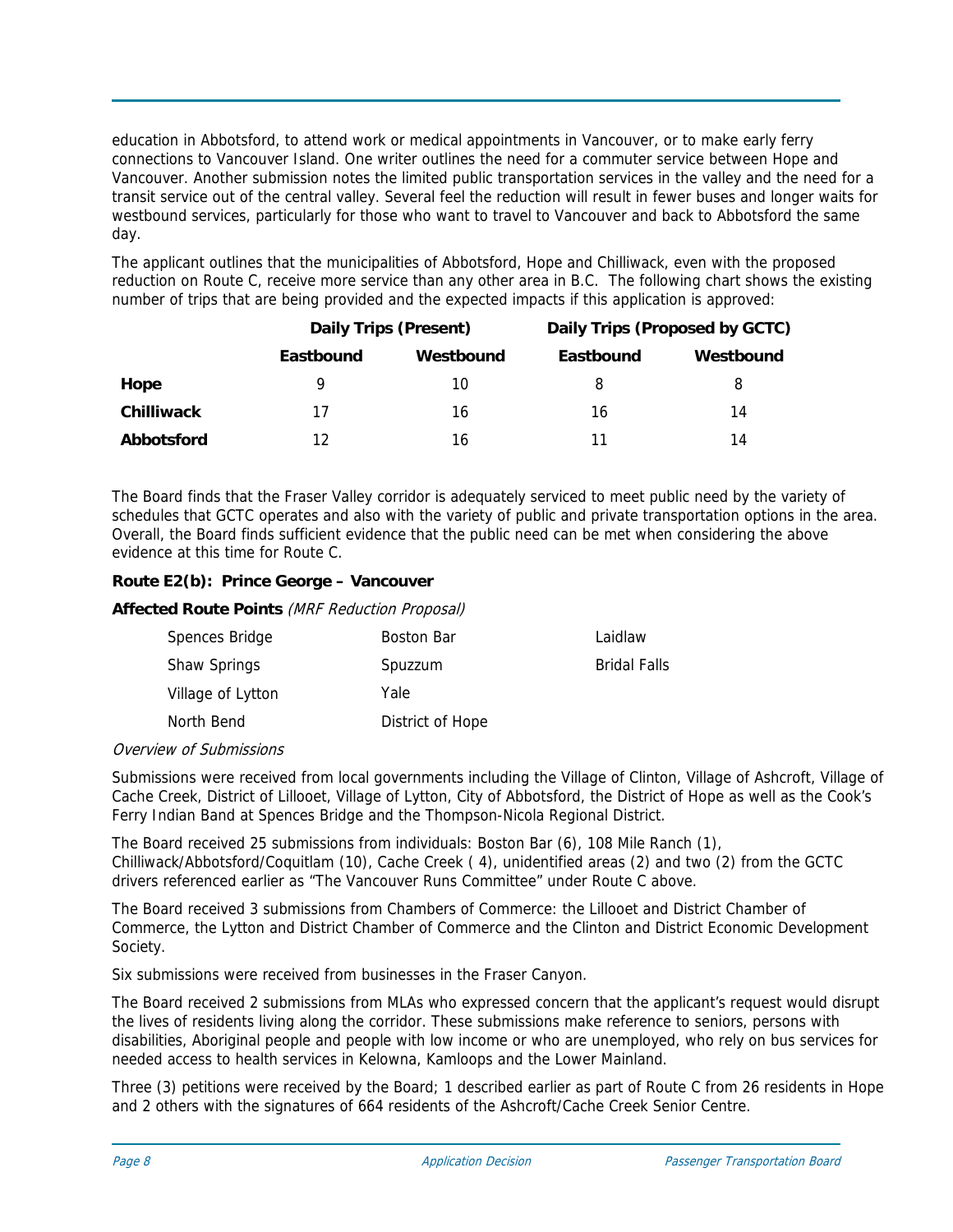## Clinton/108 Mile Ranch

The Village of Clinton expressed concerns about GCTC reducing its schedules in the Cariboo. A letter from an individual at 108 Mile Ranch raised concerns about GCTC's monopoly in the area and its freight service which, the individual suggests, should be disallowed when GCTC cuts it passenger service. The Clinton and District Economic Development Society discusses the adverse effect of the reduction on service to the area and that the service is used for passengers, freight and helps reduce its carbon footprint. The Board does not regulate freight and points out that this application does not reduce service to Clinton.

## Cache Creek / Ashcroft

The Villages of Cache Creek and Ashcroft expressed their opposition and concerns with the GCTC proposed reduction in service as residents make use of the 2 trips per day to get to medical appointments or for other reasons. The Village of Cache Creek suggests that better timing of service could improve passenger counts and that if the application is approved, competitive operators should be allowed to bid on a similar service between Vancouver and Prince George. It adds that the timing of the remaining service should be a topic of consultation with the affected communities. The Board observes that anyone can apply to the Passenger Transportation Board to operate an inter-city bus service, regardless of whether or not there are existing carriers on a route.

The 4 submissions from individuals in Cache Creek expressed concerns about the reliance of seniors, students and children on the GCTC service and that reduction in service will cause harmful environmental impacts and greater use of personal vehicles. Several also reference the convenience of GCTC courier and parcel service. The Board does not regulate freight.

Residents of Ashcroft currently access GCTC bus service in Cache Creek. The petition from the Ashcroft/Cache Creek Senior Centre outlines a general opposition to the reduction of the minimum route frequency on the Trans-Canada Highway from Vancouver to Cache Creek to one round trip per day. The Board accorded this petition little weight. It was not informative as it gives no indication or details of how many petitioners use the service or how often.

The applicant points out that Cache Creek will not experience a reduction in service. GCTC states that, in the event this application is approved, it would continue to accommodate passengers traveling on the existing schedule 1254 northbound to Cache Creek and points north. It would replace schedule 1254 with a new combination of existing schedules 6 and 1826 that connect at Kamloops and continue northbound to Cache Creek and Prince George. This new schedule arrangement will add 10 minutes to the total travel time between Vancouver and Prince George. GCTC also states that it will accommodate passengers who now use schedule 1255 traveling southbound from Cache Creek via a transfer to schedule 1327 in Kamloops. This new scheduling arrangement would add 1 hour and 10 minutes to the total travel time between Prince George and Vancouver. These current and planned schedules are summarized below:

|                      | <b>Northbound Schedules</b> |                   | <b>Southbound Schedules</b> |                    |
|----------------------|-----------------------------|-------------------|-----------------------------|--------------------|
|                      | <b>Current 1254</b>         | Planned 1826      | Current 1255                | Planned 1327       |
| Vancouver            | $5:45$ pm                   | $6:45 \text{ pm}$ | $11:05$ am                  | $12:15 \text{ pm}$ |
| <b>Cache Creek</b>   | $11:30 \text{ pm}$          | $1:05$ am         | $5:15 \text{ am}$           | $5:15 \text{ am}$  |
| <b>Prince George</b> | $6:15 \text{ am}$           | $7:25$ am         | $11:15 \text{ pm}$          | $11:15 \text{ pm}$ |

With the revised schedules that GCTC is prepared to make and implement, residents in Ashcroft/Cache Creek would continue to receive a comparable level of service and would not be adversely affected by the proposed reduction on this route.

## Fraser Canyon

The applicant seeks to reduce existing minimum service levels from 2 to 1 trip daily in each direction. These route points may be scheduled stops, flag/drop ("fd") services, or "on call" ("oc") services. Currently GCTC operates 2 trips per day northbound between Vancouver and Cache Creek on schedules 1252 and 1254, and 2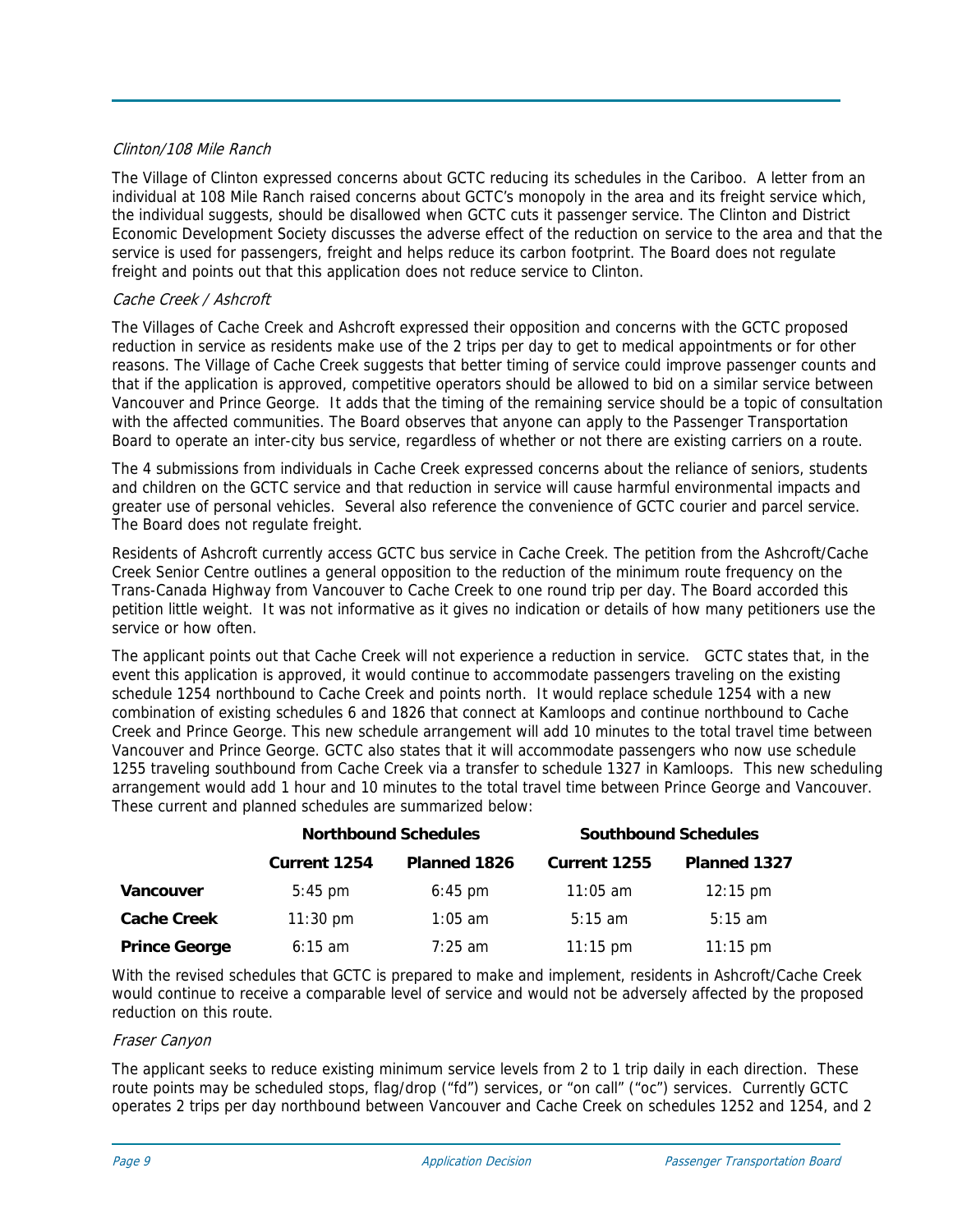trips per day southbound between Cache Creek and Vancouver on schedules 1251 and 1255. GCTC has indicated that, if its application is approved, it would eliminate Schedules 1254(northbound) and 1255(southbound). GCTC outlines in its application that these schedules, on the section of the route that runs through the Fraser Canyon from Spences Bridge to Yale, will be reduced from 2 trips to 1 trip per day in each direction. GCTC maintains that these route points, along with the communities in between (Shaw Springs, Lytton, North Bend, Boston Bar, Spuzzum) are the only communities that would experience a reduction in service. GCTC contends that it cannot maintain schedules 1254 and 1255 due to low ridership on this portion of the route. On schedules 1254 and 1255, from October 1, 2007 to September 30, 2008, GCTC states that it carried a total of 892 passengers (2.44 passengers/day) originating from these route points and a total of 433 passengers (1.19 passengers/day) arriving at these route points.

Of all the communities affected by the reduction in minimum route frequency in the Fraser Canyon, the only local government to write a submission was the Village of Lytton. This submission describes the dependency on the bus service for medical appointments or to conduct business in larger centers and return home to Lytton the same day. The Board, with respect to connections from Lytton and Spences Bridge to Kamloops, notes on the BC Transit website that "Health Connections" offers a same-day transit service for access to non-emergency medical appointments on Thursday. This service gives priority to medical appointments, although anyone can use the service when space is available. For Lytton to Kamloops, the one way fare with NHC is \$5.00, and with Greyhound Canada, a regular ticket is as low as \$32.45 plus tax. (The GCTC rates were obtained at [www.greyhound.ca](http://www.greyhound.ca/)).

A submission from the District of Lillooet and the Lillooet and District Chamber of Commerce both report concerns that it does not have any bus services and that its residents rely on the service out of Lytton. Another submission from the Thompson-Nicola Regional District in Kamloops stresses the importance of regular bus service in the Fraser Canyon and, in the event of a reduction in bus service between Cache Creek and Vancouver, that the route be opened to competitors. The Board notes that anyone seeking to operate an intercity bus can apply for a licence.

A submission from the Cook's Ferry Indian Band at Spences Bridge states that the applicant's proposal is a continuation of a dramatic reduction in their service since the Coquihalla Highway was established. The submission notes the need for its members to have same-day service to Kamloops to receive basic government services.

Six submissions from individuals were received, all from Boston Bar. In each one, the major issue is the need and reliance to travel back and forth on a same-day basis between Boston Bar and Hope or between Chilliwack and Abbotsford for medical/dental appointments, or for shopping without the cost of overnight accommodation or expensive return taxi fares.

Five (5) submissions were received from businesses. Hells Gate Airtram near Boston Bar and Kumsheen Rafting near Lytton are late spring and summer operations. They argue that the current service is used by visitors from the Lower Mainland to access their attractions and is the only means in the summer for students to commute to Boston Bar, Hope or Chilliwack on the same day. No details in these submissions were provided regarding the numbers of clients or visitors using the GCTC service. A submission from Kal Tire gives no indication regarding its use of the GCTC service. The Lytton Hotel (a GCTC agent) and the Log Cabin Pub in Spences Bridge express their dependence on GCTC for shipment of supplies and goods and that the proposed reduction will have negative impacts on the community and for tourists who use the service for day trips in and out of the Fraser Canyon. The Lytton and District Chamber of Commerce stated similar concerns and the impact the service reduction will have on the economic viability in the area. While freight is beyond the jurisdiction of the Passenger Transportation Board, GCTC clarifies that it will continue to pick up and deliver freight at its licensed route points in the Fraser Canyon regardless of the decision that is made on this application.

The submission from the 2 GCTC drivers who represent the "Vancouver Runs Committee," as referred to with respect to Route C above, acknowledges that ridership in the Fraser Canyon is low but that it is the only means for people to get to Hope or Chilliwack for family or medical visits. The authors instead focus on the portion of this route between Hope and Vancouver which is discussed below.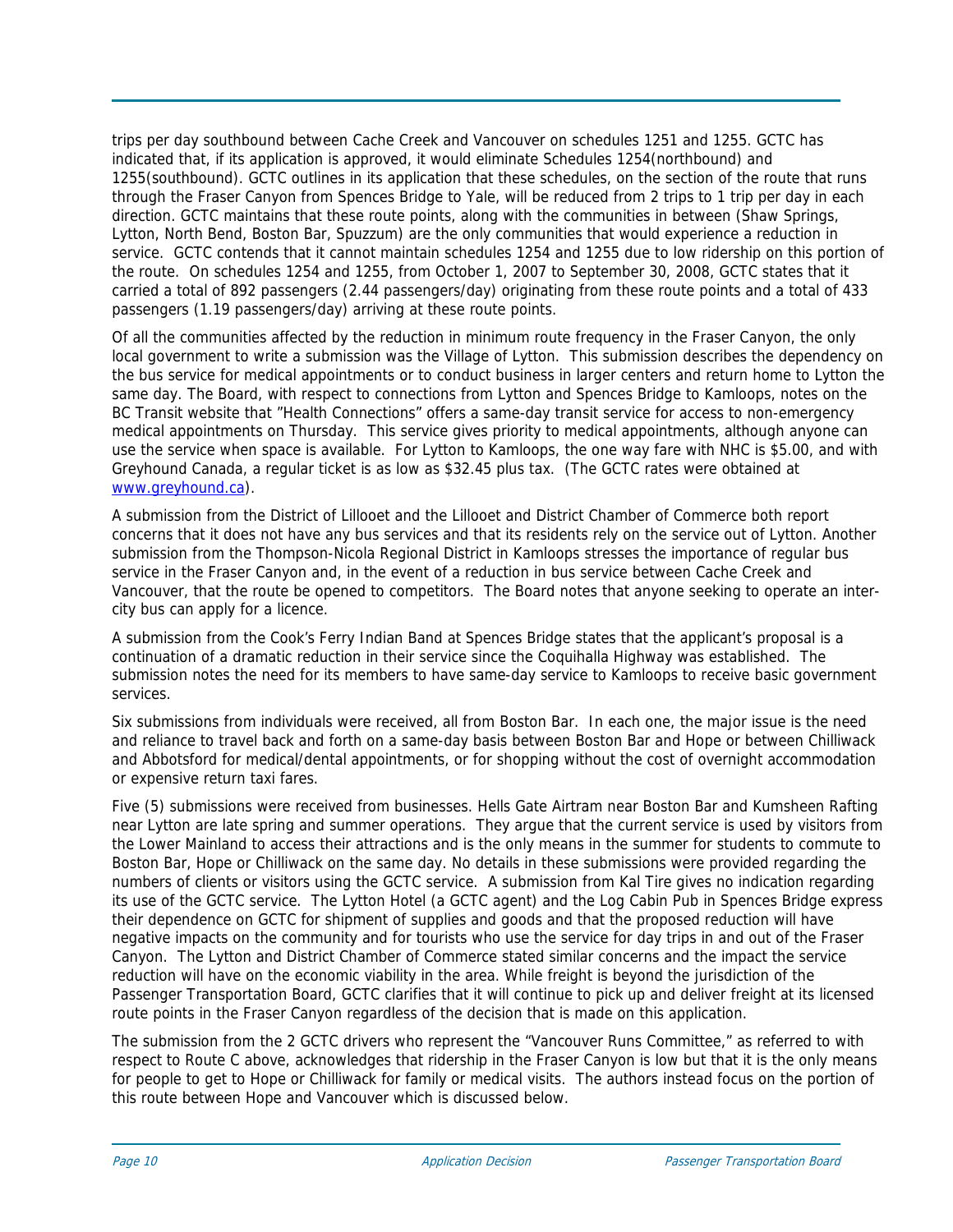GCTC traffic count statistics for Lytton and Boston Bar demonstrate the existence of low ridership in the Fraser Canyon. According to GCTC, Lytton and Boston Bar are the most used route points in the Fraser Canyon.

For schedule 1254 (northbound), from October 1, 2007 to September 30, 2008, at Lytton, 35 passengers (0.096 passengers/day) originated and 492 passengers (1.35 passengers/day) disembarked. At Boston Bar, 26 passengers (0.07 passengers /day) originated and 282 passengers (0.77 passengers per day) disembarked. For Schedule 1255 (southbound) during the same period, the traffic count at Lytton was 166 trips originating (0.45 passengers/day) and 95 (0.26 passengers/day) disembarking. At Boston Bar, there were 76 originating (0.21 passengers per day) and 67 (0.18 passengers per day) disembarking. On the other route points in the Fraser Canyon, such as Spuzzum, Yale, Spences Bridge, Shaw Springs and North Bend, total trips per year are either minimal or zero.

# Hope - East Fraser Valley

Many of the submissions received from people and organizations between the City of Abbotsford and the District of Hope also relate to Route E2(b). The major issues raised for both on this section of the route is the dependency of residents on this transportation option to access health care, education and shopping in Hope or larger centers in the Fraser Valley at Abbotsford and Chilliwack.

A two-sentence petition was received from 26 residents in Hope to indicate opposition to the proposed reduction for Route C and this route. The petition was given little weight as it offered no details as to actual service usage other than to say, in general terms, that the reduction in services would "cut off a lot of seniors to be able to go to Vancouver".

The individual submissions pertaining to this portion of the route raise concerns related to the impact of this MRF and the elimination of the 8:35 a.m. service from Chilliwack needed for commuting westbound to work, university, etc.

A submission from the 2 GCTC drivers who are part of a Vancouver route advisory committee, (the Vancouver Runs Committee) reports that the major issue on Route E2 (b) "is what occurs from Hope into Vancouver" and the lack of transit through the eastern portion of the Fraser Valley. It states that GCTC has become "the regional transit system of the Eastern Fraser Valley" and refers to the high volume of commuters traveling through the valley early in the morning from Chilliwack to Abbotsford and points west. Because of capacity issues, they suggest that GCTC should receive a subsidy until a viable transit system is in place. The applicant, in this regard, refers to a study funded by the B.C. Government and B.C. Transit with respect to transportation and transit within the FVRD and between the FVRD and Vancouver as discussed in Route C. A study, the Mayor of Abbotsford hopes, "will address some of our more pressing transportation/transit problems and offer some potential solutions".

# Conclusion

The Board finds that the proposed reduction for Route E2 (b) will establish a minimum route frequency that meets the level of public need for inter-city bus service. It finds that the communities north of Ashcroft/Cache Creek (e.g. Clinton) will not be directly affected by this reduction in MRF. The Board also finds that Ashcroft/Cache Creek will have no reduction in the frequency of GCTC service because of GCTC's stated commitment to implement, on approval of this application, a new combination of existing schedules to accommodate both northbound and southbound travel. Although the Board is not setting terms and conditions respecting these alternate routes, it does have high expectations that the new arrangement will be maintained for the long term. There were few submissions with respect to the Fraser Canyon portion of the route and limited details respecting the use of GCTC services. Submissions from business focused on freight services which the Board has no jurisdiction over and which the applicant contends will be maintained at its current level. For residents in Lytton and Spences Bridge, same day transportation options to Kamloops are available through the Health Connections on Thursdays, particularly for access to medical care.

Based on these points and the low passenger traffic in the Fraser Canyon, the Board finds an insufficient level of public need for the GCTC bus service as currently required. With respect to Hope and the Eastern Fraser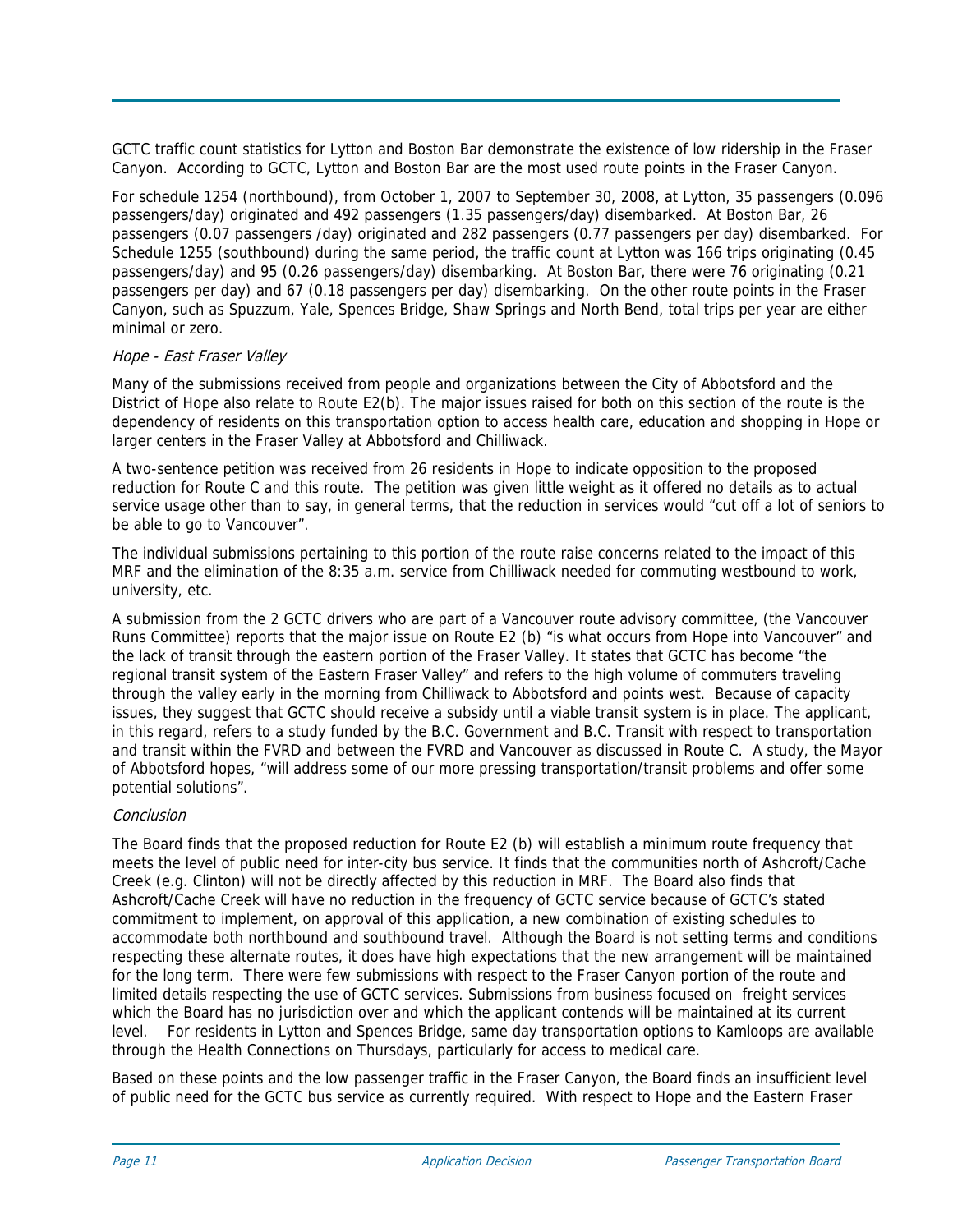Valley the Board finds, as noted above in Route C, that the Fraser Valley corridor is adequately serviced to meet public need by the variety of schedules that GCTC operates, and also with the variety of public and private transportation options in the area. Overall, the Board finds that the public need can be met when considering the evidence at this time for Route E2(b). The Board, however, encourages GCTC to consult with the communities impacted on this route with respect to timing of its reductions in MRF and/or the start up of new schedules in order to allow appropriate and reasonable adjustments to users of the bus service.

# **Route J: Dawson Creek – Prince George**

**Affected Route Points** (MRF Reduction Proposal)

| City of Dawson Creek   | Pine Valley           | McLeod Lake Lodge     |
|------------------------|-----------------------|-----------------------|
| Arras                  | Azouzetta Lake        | Bear Lake             |
| Groundbirch            | Kennedy               | Salmon River          |
| District of Chetwynd   | Mackenzie Junction    | City of Prince George |
| <b>Commotion Creek</b> | District of Mackenzie |                       |
| Pine Creek             | <b>Windy Point</b>    |                       |

Between Dawson Creek and Prince George, the applicant seeks to reduce the daily minimum service levels (in each direction) for all route points from 2 trips to 1 trip. The exception is Bear Lake which already has a daily minimum of 1 trip in each direction.

For most points on the route, the applicant also seeks to reduce the total weekly minimum (regardless of direction) from 28 to 24 trips. In addition to a minimum of 1 daily trip in each direction, there would be a total of 10 trips weekly in either direction.

With respect to the proposal for a reduction in the weekly minimum, there are two exceptions. For the District of Mackenzie, located about 29 kilometers off the main Highway 97 corridor, the applicant proposes a reduction in the total weekly minimum from 28 to 14 trips (which is equivalent to 1 daily trip in each direction). The other exception is Bear Lake for which a reduction is proposed from a total of 21 to 19 trips each week.

At present, some services must be provided on a scheduled stop basis, and others may be provided as a flag pickup or requested drop ("fd") service; the applicant proposes no changes in this regard.

On route J, the applicant is proposing a service reduction that will impact Mackenzie more than any other route point. More public comments were received with respect to Mackenzie than all other route points combined. In light of these facts, and the off-highway location of Mackenzie, this decision addresses the Mackenzie route point separately from the rest of the route. The discussion starts with the proposed reductions for points along the main corridor, followed by the proposal for Mackenzie.

# Route J (other than District of Mackenzie)

On the route J corridor, GCTC says it would implement the proposed reduction by eliminating the westbound schedule #207 on Sunday and Monday and the eastbound schedule #208 on Saturday and Sunday. GCTC claims that the two above schedules, #207 and 208, have operated well below its breakeven Revenue Per Mile (RPM) level for B.C. respectively for the 12 month period October 2007-September 2008.

The Board received one submission from the GCTC agent in Chetwynd who suggests the continuance of an early departure schedule in winter from Dawson Creek to Prince George so passengers can connect more easily to eastbound routes. The agent remarks that sometimes with the later departure, passengers are forced to overnight in Prince George. Apart from this there were 3 individual submissions which expressed general concerns about GCTC's overall service quality, decreases in services by GCTC particularly those that go westbound and eastbound from Prince George and the variety of needs for GCTC's service for those who do not drive.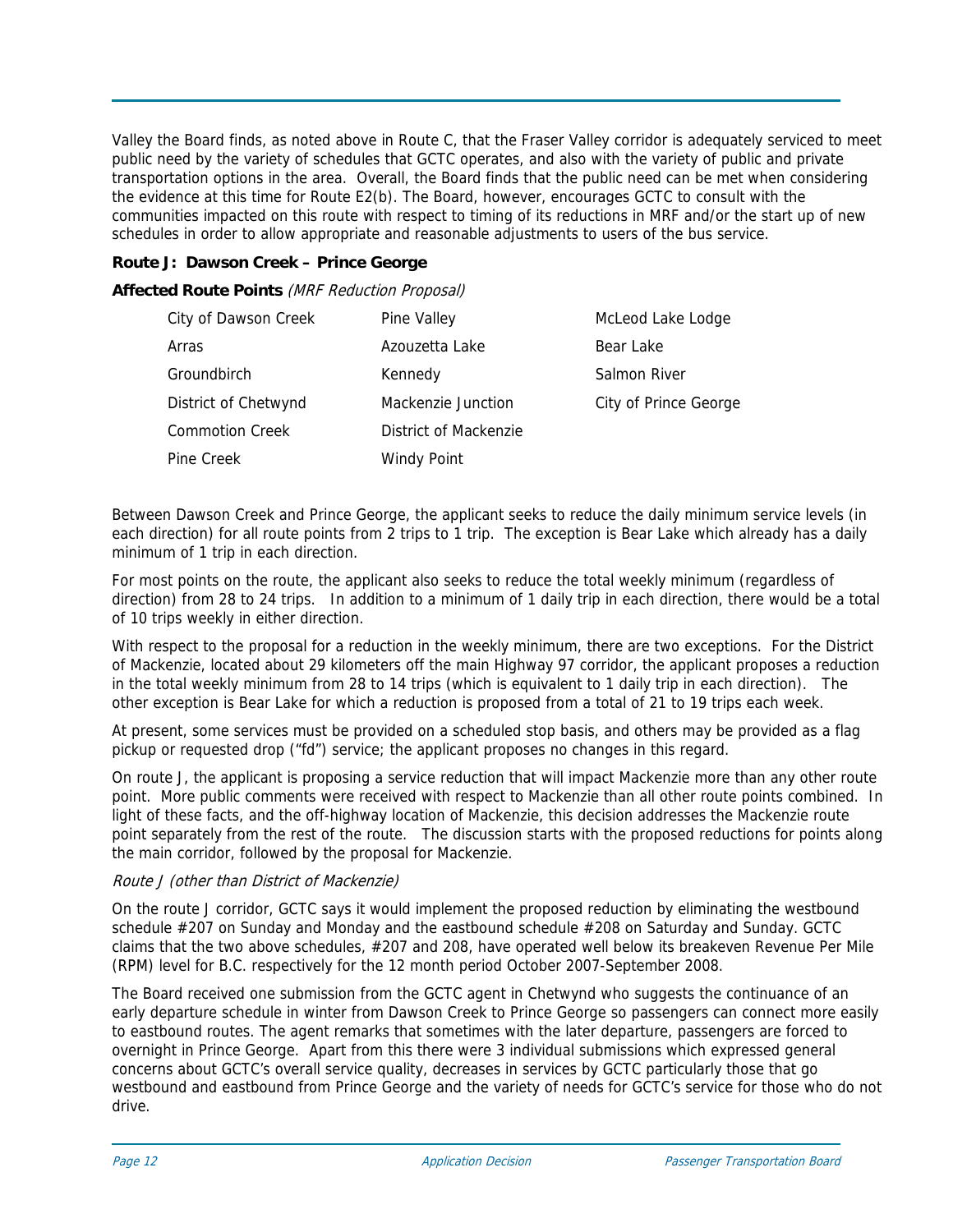GCTC notes that it will continue to operate one trip daily in each direction on Route J between Prince George and Dawson Creek and a second westbound trip Tuesday through Saturday and a second eastbound trip Monday through Friday for a total weekly minimum route frequency of 24 trips. Based on this continuance of service at a reasonable level of frequency and the few submissions, the Board finds that GCTC is maintaining a sufficient level of service to meet public demand and need.

## Mackenzie

GCTC is proposing a reduction for Mackenzie that is greater than what it is proposing for Route J as a whole. Mackenzie residents would be required to travel to Mackenzie Junction (where Highways 97 and 39 intersect) to access the additional trips provided along the Highway 97 corridor.

GCTC has specified that if the reduction is approved, it would eliminate Mackenzie as a route point on schedules 207 westbound and 208 eastbound. These schedules generated total traffic counts in a 12 month period ending September 30, 2008 of 1.92 originating passengers/day and .65 destined passengers/day for schedule 207 and .82 originating passengers/day and 1.19 destined passengers/day for schedule 208.

The Board received a letter from the Mayor of Mackenzie who notes that the service reduction will likely require overnight stays in Prince George for those who have personal or medical appointments, particularly the elderly traveling southbound into Prince George. The Mayor also states that the reduction in frequency will not accommodate individuals receiving dialysis treatments where they require more than one weekly visit to Prince George. This letter also points out that, while most residents of Mackenzie have personal vehicles, some do not and therefore rely on GCTC services.

Two letters from the Northern Health Authority (NHA) representing the Regional Manager of Passenger Transportation in Prince George and an Administrator at the Hospital in Mackenzie refer to two residents in Mackenzie who travel to Prince George three times weekly for dialysis treatments. Both point out that these 2 residents, who do not drive, use the dedicated Northern Health Connections (NHC) bus service 1 day each week on Wednesday and rely on GCTC the other 2 days each week. One of the NHA letters points out that the low cost of NH Connections is of value to patients on social assistance and GCTC reductions may add further costs to assist them with accommodation, etc. The other letter notes also that dropping the 2 residents at Mackenzie Junction will require taxis to accommodate them into Mackenzie at night.

One of the individual submissions was from a resident referred to by the NH Authority above who goes to Prince George three times per week (Monday, Wednesday and Friday) for haemodialysis treatments. (The resident states he uses the GCTC service on Monday and Friday and the NH Connections service on Wednesday each week. He also states that he cannot leave his vehicle at the Mackenzie Junction as treatments leave him too weak to drive and that he cannot afford taxis to and from the Junction or accommodation in Prince George twice a week.)

Of the remaining 22 submissions from individuals, the main points can be summarized as follows:

The general detriment to Mackenzie of the proposed reduction in frequency and the inconvenience for those who use and need the bus service for medical, employment and personal reasons for travel to Prince George.

The use of GCTC services in winter months and for long distances related to safety.

GCTC should maintain at least 1 same-day return trip service each week that allows people to travel from Mackenzie early in the morning and return at a reasonable time in the evening.

The submission above from the resident on haemodialysis dialysis treatments and the reference in the NHA letters of this resident and another dialysis patient receiving similar treatments 3 days a week in Prince George indicate each resident uses the GCTC service twice a week on Mondays and Fridays (each use the NH Connections service on Wednesday). Outside of this, only 8 of the individual submissions acknowledged any use of the GCTC service at all. The majority of these described this use in broad terms. Several individual submissions indicated they believed that GCTC was abandoning all of its service at Mackenzie. In fact, GCTC is proposing a reduction in half, with additional trips being accessible at Mackenzie Junction.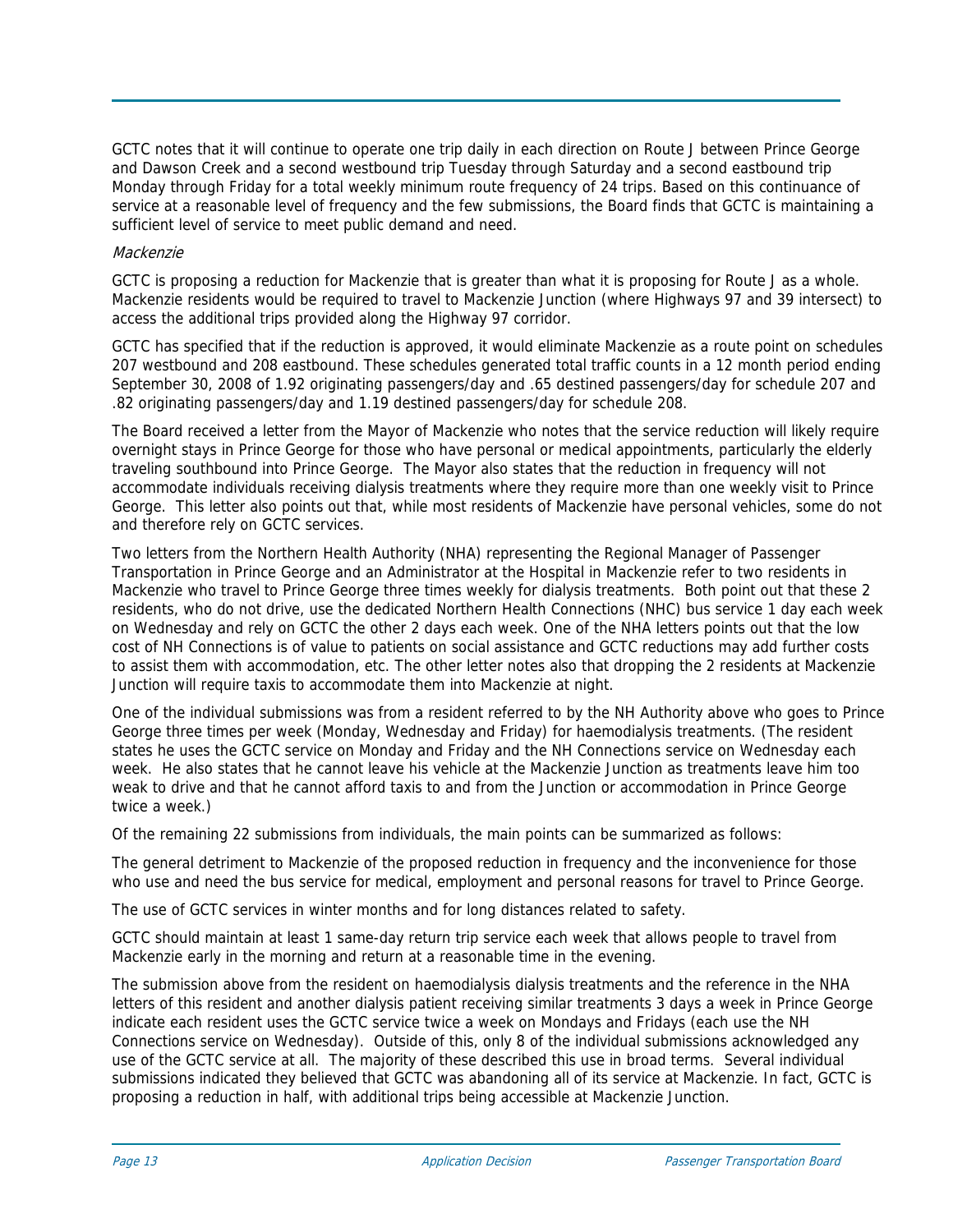GCTC, however, points out that NH Connections, in addition to its Wednesday same day service (via mini bus) does in fact provide a pick-up and drop-off service (via coach bus) from Fort St. John to Prince George via Mackenzie 4 days a week on Monday, Wednesday, Thursday and Saturday. GCTC adds that NH Connections also provide a reverse eastbound service via Mackenzie on Monday, Wednesday, Friday and Sunday each week. Although these services are not a same day service, an additional run provides a same-day return trip from Mackenzie to Prince George to Mackenzie. The service gives passengers about 6 hours in Prince George.

The Board reviewed the schedules at the [NH Connections website](http://www.northernhealth.ca/Your_Health/Programs/NH_Connections/default.asp) to confirm they are current and in effect. As well, the Board confirmed the rates for trips between Mackenzie and Prince George, including, for comparison purposes, rates information at the [GCTC site.](http://www.greyhound.ca/home/) To travel by Greyhound, a regular, adult one-way trip is \$32.95 (non-refundable) to \$37.95 (unrestricted). For NH Connections, a one-way trip between Mackenzie and Prince George is \$10.00. According to the NH Connections website, "…the actual cost of travel is 80-90 per cent subsidized by Northern Health… There are no taxes or fees on any NH Connections fares." [\[NHC\]](http://www.northernhealth.ca/Your_Health/Programs/NH_Connections/20060628NHCCostofTravel.asp) While precedence is given to clients with medical needs, the Board notes that NH Connections service will accommodate anyone on a space-available basis.

The letters from the NHA refer to the connections that GCTC provides between Prince George and Mackenzie for workers, for others regarding medical specialist appointments, for 2 residents receiving dialysis care and others who do not like to drive in winter and for delivering pharmacy supplies and related shipments between hospitals. With respect to hospital shipments and businesses in Mackenzie that use and rely on GCTC for shipments of freight, it is important to note again that the Board does not regulate freight.

The Board finds the somewhat low numbers and generality of the submissions to be consistent with the low traffic count statistics that GCTC has provided for the scheduled stops it proposes to eliminate on this route point. GCTC proposes to maintain one trip daily in each direction in and out of Mackenzie, plus, at Mackenzie Junction, an additional flag or drop ("fd") service (thus adding a total of 10 trips weekly to the daily scheduled service). The Board is satisfied that the proposal for reduced service into Mackenzie is sufficient to meeting public need. The Board recognizes the challenges of coordinating the schedules of multiple bus runs on a large network. Although the Board is not stipulating any requirements respecting the scheduling of services between Mackenzie and Prince George, the Board does entreat GCTC to be cognizant and sensitive to the passenger benefits of same day schedules from Mackenzie to Prince George and return.

# **Route L2: Prince George – Alberta Border (at Highway 16)**

**Affected Route Points** (MRF Reduction Proposal)

| City of Prince George | Lamming Mills        | Tete Jaune Cache Junction   |
|-----------------------|----------------------|-----------------------------|
| Bowron River          | Village of McBride   | Mount Robson                |
| Dome Creek            | Tete Jaune Cache     | Alberta Border & Highway 16 |
| Crescent Spur         | <b>Junction</b>      |                             |
|                       | Village of Valemount |                             |

GCTC currently operates 1 daily schedule in each direction on Highway 16 between Prince George and the B.C./Alberta border (schedules 1531 and 1632). It also operates a schedule in each direction on Friday, Saturday and Sunday (schedules 1533 and 1634). GCTC proposes to reduce service frequency by 6 trips per week from a total of 20 to 14 trips weekly. In summary, it seeks to provide only 1 daily trip in each direction, and to do this by eliminating schedules 1533 and 1634.

The Board received a submission from the Village of Valemount that opposes the application based on the hardship it could pose for citizens who have limited public transportation services available in rural communities. It also received a submission from the Village of McBride who expressed a similar concern and which states students, seniors and residents who do not drive rely on the bus as their only mode of transportation, particularly those who need to get to medical appointments in the urban centers. This submission also refers to NH Connections services for people to get to their medical appointments but notes that it doesn't always fit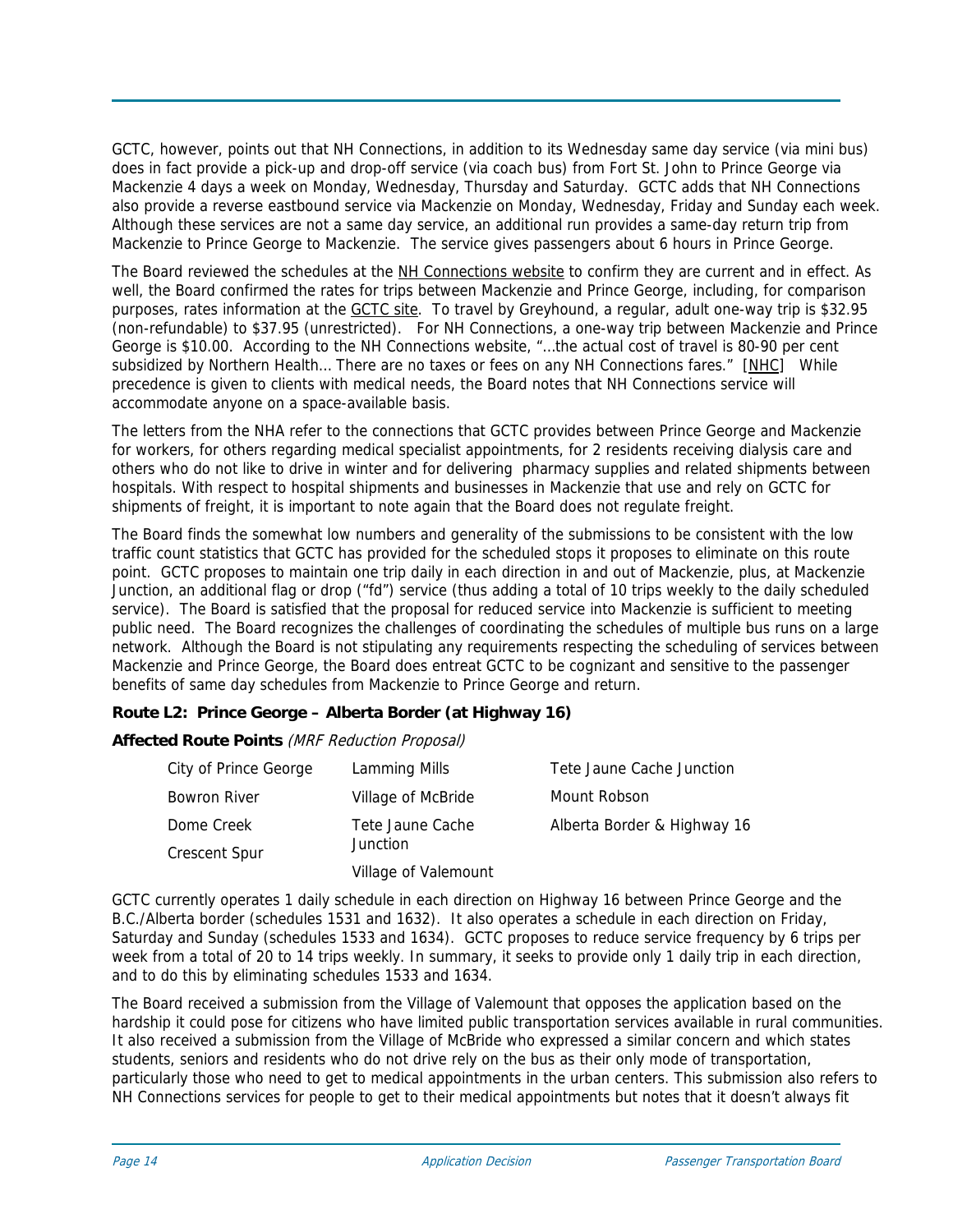everyone's schedules. GCTC responds by referring to the NH Connection schedule. The Board considered the GCTC response and checked the NH Connection website to confirm a same-day scheduled return bus service that connects Valemount and McBride with Prince George every Tuesday and Kamloops every Thursday. The Board also notes that GCTC's unrestricted, one-way, unsubsidized fare to McBride and Valemount respectively is \$44.40 and \$60.15 plus tax as compared to the one way subsidized fare of \$10.00 charged by NH Connections.

The Board also received 9 submissions from individuals. Five were from residents in Prince George, one of which mistakenly believed that GCTC seeks to eliminate its daily service to only 8 trips a week (4 in each direction) and who uses the service to visit family and friends in Alberta. The other four submissions were from Prince George. These outlined a reliance on bus service for trips to work or travel within B.C., Alberta and Saskatchewan. With the exception of one resident who uses the service 5 to 8 times a year, none of the submitters indicated how often they use the GCTC service to and from Prince George to the Alberta border.

Four submissions were from residents in McBride. These expressed concerns over the remaining 12:10 a.m. departure south and the layover in Valemount in the middle of the night. The writers desire a daytime bus southbound. One reported the use of the service to attend medical appointments in Prince George and alluded to a problem that the NH Connections service doesn't always match with their appointments. Several described, in general terms, the recession that has impacted the forest industry in the area and the need people now have for a bus service to travel to work in Alberta.

The applicant responds that schedules 1533 and 1634 operate significantly below its current breakeven revenue per mile for B.C, with average daily passenger loads of 9.90 and 10.12 passengers respectively.

The Board received few submissions from individuals. The Board also confirmed, via the NH Connections [schedule for Prince George – Valemount,](http://www.northernhealth.ca/Your_Health/Programs/NH_Connections/Map-VtoPG.asp) that same day service is provided to Prince George every Tuesday. This service gives passengers 5 hours and 45 minutes in Prince George. The MRF proposed for Route L1 will preserve a minimum level of service of 1 daily schedule in each direction between Prince George and the Alberta Border on Highway 16. The Board finds that this proposed minimum is sufficient to meet the current public need.

# **Conclusion:**

In reaching its decision, the Board has reviewed all the comments received from the public and the information provided by the applicant. With respect to many of the routes and route points that were the subject of this application, the Board notes that there are subsidized transportation services available, low ridership levels and limited information was provided from individuals and local governments regarding actual usage. The Board acknowledges that there will be instances where individuals will be inconvenienced by a reduction of transportation options, and that they will be required to arrange alternative transportation. The Board must exercise careful judgment respecting minimum route frequencies where a company has shown that a service is generally underutilized and unprofitable, especially when other services are available.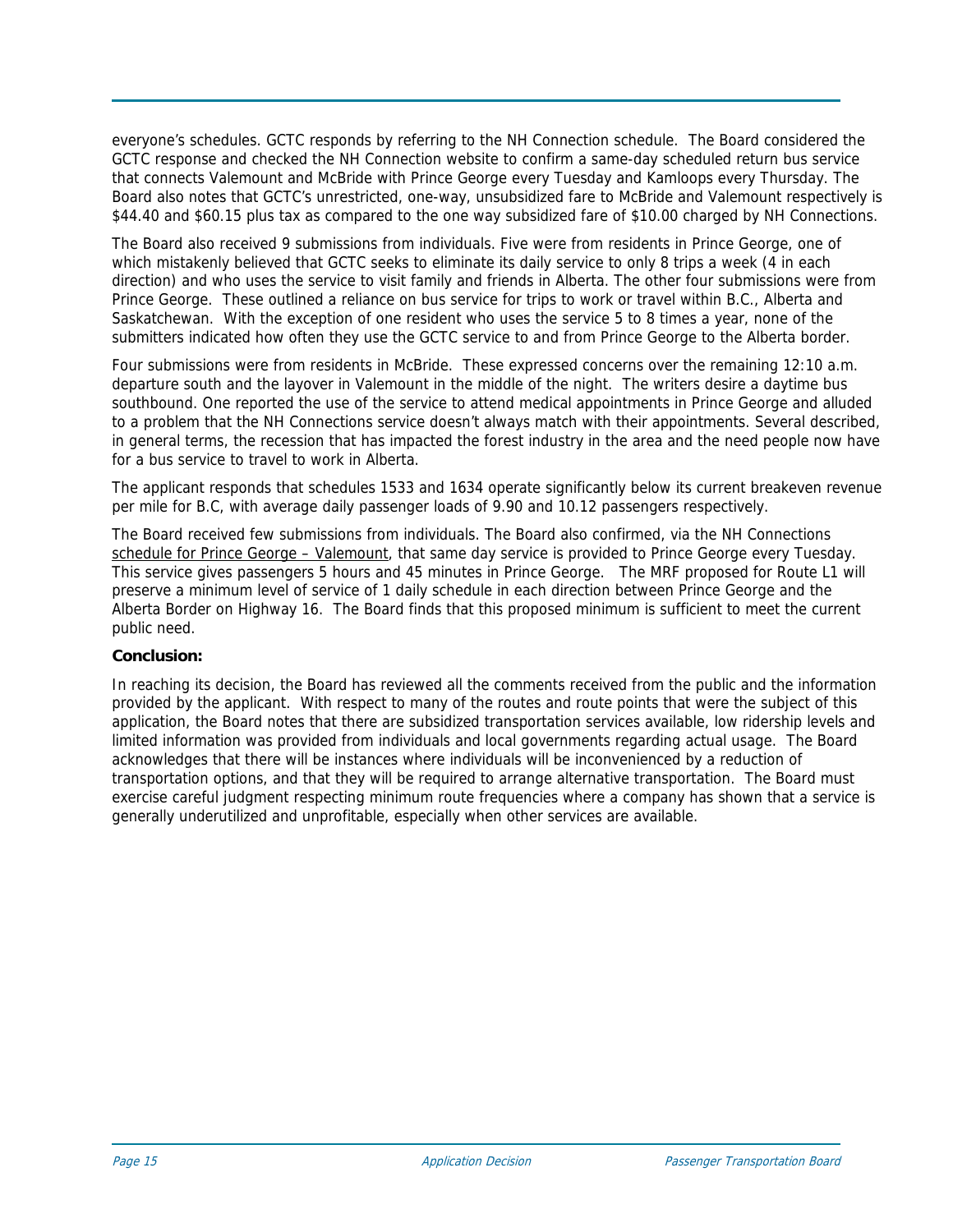| <b>Special</b><br><b>Authorization:</b> | <b>Inter-City Bus (ICB)</b>                                                                                                                                                                                                                                                                            |                                   |                                       |
|-----------------------------------------|--------------------------------------------------------------------------------------------------------------------------------------------------------------------------------------------------------------------------------------------------------------------------------------------------------|-----------------------------------|---------------------------------------|
| Terms &<br>Conditions:                  | The following terms and conditions relate only to the routes for which a decision<br>has been made in this decision. That is, they do not represent all the terms and<br>conditions respecting the special authorization passenger transportation licence<br>for Greyhound Canada Transportation Corp. |                                   |                                       |
| <b>Route Number:</b>                    | A                                                                                                                                                                                                                                                                                                      |                                   |                                       |
|                                         | Terminating Point 1: E Alberta Border & Highway 1                                                                                                                                                                                                                                                      |                                   |                                       |
| Terminating Point 2: :                  | City of Vancouver                                                                                                                                                                                                                                                                                      |                                   |                                       |
| Authorized Route: :                     | <b>Route Points</b>                                                                                                                                                                                                                                                                                    | Daily Minimum<br>(each direction) | <b>Total Weekly</b><br><b>Minimum</b> |
|                                         | $A1$ :                                                                                                                                                                                                                                                                                                 |                                   |                                       |
|                                         | Alberta Border & Highway 1                                                                                                                                                                                                                                                                             | n/a                               | n/a                                   |
|                                         | West Louise Lodge                                                                                                                                                                                                                                                                                      | 2 fd                              | 35 fd                                 |
|                                         | <b>Field Junction</b>                                                                                                                                                                                                                                                                                  | 4 fd                              | 56 fd                                 |
|                                         | Town of Golden                                                                                                                                                                                                                                                                                         | 4                                 | 56                                    |
|                                         | Glacier Park East Gate                                                                                                                                                                                                                                                                                 | 1 <sub>fd</sub>                   | 28 fd                                 |
|                                         | Rogers Pass(Glacier Pass-Summit)                                                                                                                                                                                                                                                                       | 3                                 | 42                                    |
|                                         | City of Revelstoke                                                                                                                                                                                                                                                                                     | 4                                 | 56                                    |
|                                         | <b>District of Sicamous</b>                                                                                                                                                                                                                                                                            | 4                                 | 56                                    |
|                                         | City of Salmon Arm                                                                                                                                                                                                                                                                                     | 5                                 | 70                                    |
|                                         | $A2(a)$ :                                                                                                                                                                                                                                                                                              |                                   |                                       |
|                                         | City of Enderby                                                                                                                                                                                                                                                                                        | $\overline{2}$                    | 28                                    |
|                                         | City of Armstrong                                                                                                                                                                                                                                                                                      | $\overline{2}$                    | 28                                    |
|                                         | City of Vernon                                                                                                                                                                                                                                                                                         | $\overline{2}$                    | 28                                    |
|                                         | Oyama                                                                                                                                                                                                                                                                                                  | 2 fd                              | 28 fd                                 |
|                                         | City of Kelowna                                                                                                                                                                                                                                                                                        | 2                                 | 28                                    |
|                                         | City of Vancouver                                                                                                                                                                                                                                                                                      | 2                                 | 28                                    |
|                                         | $A2(b)$ :                                                                                                                                                                                                                                                                                              |                                   |                                       |
|                                         | Sorrento                                                                                                                                                                                                                                                                                               | $\overline{2}$                    | 28                                    |
|                                         | Village of Chase                                                                                                                                                                                                                                                                                       | $\overline{c}$                    | 35                                    |
|                                         | Monte Creek                                                                                                                                                                                                                                                                                            | 1 <sub>fd</sub>                   | 14 fd                                 |
|                                         | City of Kamloops                                                                                                                                                                                                                                                                                       | 4                                 | 56                                    |
|                                         | City of Merritt                                                                                                                                                                                                                                                                                        | 3                                 | 56                                    |
|                                         | District of Hope                                                                                                                                                                                                                                                                                       | 2                                 | 35                                    |
|                                         | Agassiz                                                                                                                                                                                                                                                                                                | alt                               | alt                                   |
|                                         | District of Mission                                                                                                                                                                                                                                                                                    | alt                               | alt                                   |
|                                         | District of Maple Ridge                                                                                                                                                                                                                                                                                | alt                               | alt                                   |
|                                         | City of Chilliwack                                                                                                                                                                                                                                                                                     | 4                                 | 70                                    |
|                                         | City of Abbotsford                                                                                                                                                                                                                                                                                     | 2                                 | 35                                    |
|                                         | City or Township of Langley                                                                                                                                                                                                                                                                            | 1                                 | 28                                    |
|                                         | City of Surrey                                                                                                                                                                                                                                                                                         | alt                               | alt                                   |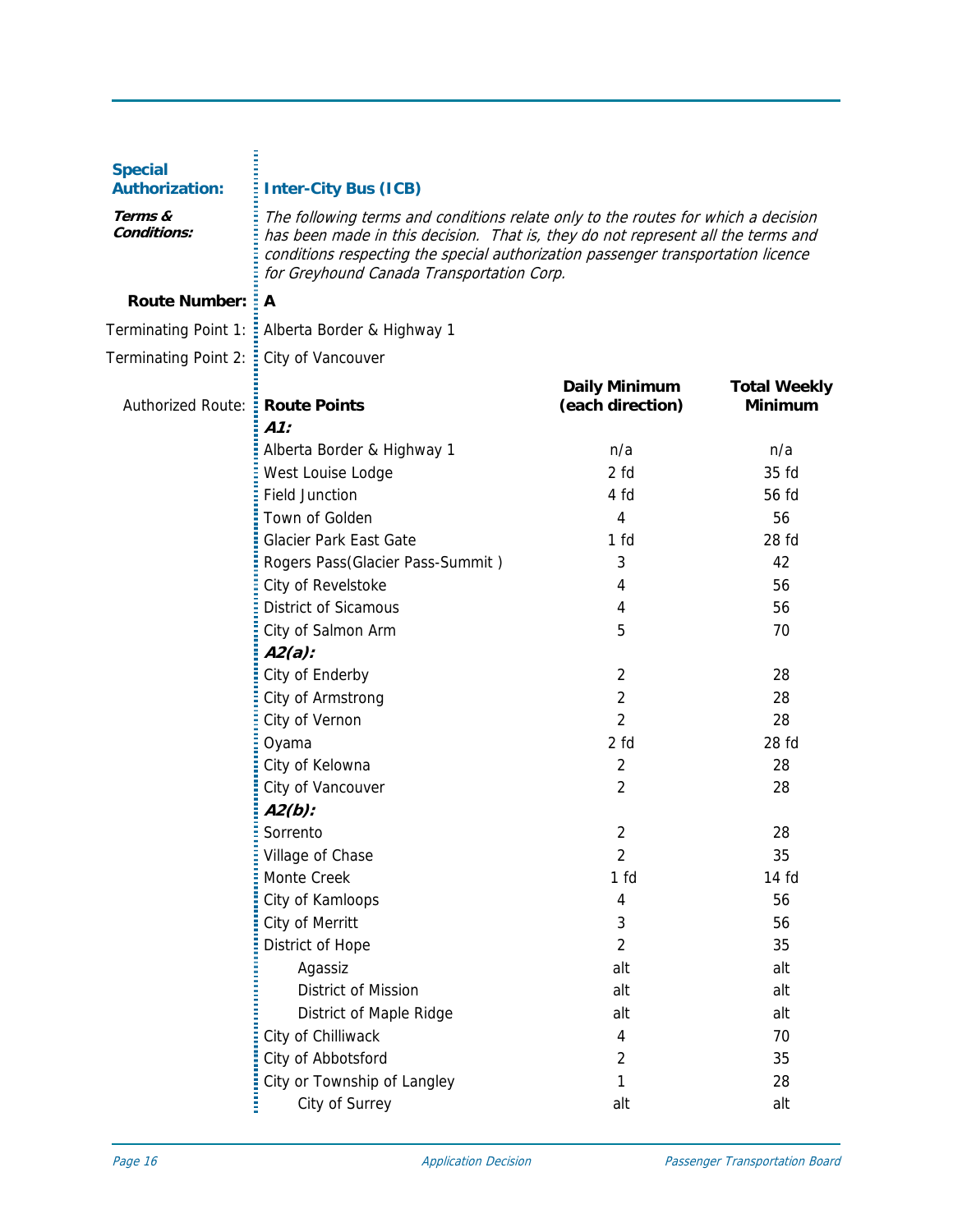|                                        | District of Delta       | alt                                      | alt                                   |
|----------------------------------------|-------------------------|------------------------------------------|---------------------------------------|
|                                        | City of Richmond        | alt                                      | alt                                   |
|                                        | City of Coquitlam       | 1                                        | 49                                    |
|                                        | City of Vancouver       | 4                                        | 63                                    |
| <b>Route Number:</b>                   | <b>B1</b>               |                                          |                                       |
| Terminating Point 1:                   | City of Kamloops        |                                          |                                       |
| <b>Terminating Point 2:</b>            | City of Kelowna         |                                          |                                       |
| <b>Authorized Route:</b>               | <b>Route Points</b>     | <b>Daily Minimum</b><br>(each direction) | <b>Total Weekly</b><br><b>Minimum</b> |
|                                        | B1.1:                   |                                          |                                       |
|                                        | City of Kamloops        | 3                                        | 42                                    |
|                                        | Monte Creek             | 1                                        | 14                                    |
|                                        | $B1.2(a)$ :             |                                          |                                       |
|                                        | Monte Lake              | $\mathbf 0$                              | 7 fd                                  |
|                                        | Westwold                | 0                                        | 7 fd                                  |
|                                        | Falkland                | $\overline{2}$                           | 28                                    |
|                                        | $B1.2(b)$ :             |                                          |                                       |
|                                        | Village of Chase        | 1                                        | 14                                    |
|                                        | Sorrento                | 1                                        | 14                                    |
|                                        | City of Salmon Arm      | 1                                        | 14                                    |
|                                        | City of Enderby         | 1                                        | 14                                    |
|                                        | City of Armstrong       | 1                                        | 14                                    |
|                                        | B1.3:                   |                                          |                                       |
|                                        | City of Vernon          | 4                                        | 56                                    |
|                                        | Oyama                   | 4 fd                                     | 56 fd                                 |
|                                        | City of Kelowna Airport | $\boldsymbol{0}$                         | 14 fd                                 |
|                                        | City of Kelowna         | 4                                        | 56                                    |
| <b>Route Number:</b>                   | <b>B2</b>               |                                          |                                       |
| Terminating Point 1: :                 | City of Kelowna         |                                          |                                       |
| Terminating Point 2: City of Penticton |                         |                                          |                                       |
| <b>Authorized Route:</b>               | <b>Route Points</b>     | <b>Daily Minimum</b><br>(each direction) | <b>Total Weekly</b><br><b>Minimum</b> |
|                                        | City of Kelowna         | 4                                        | 56                                    |
|                                        | Westbank                | 4                                        | 56                                    |
|                                        | District of Summerland  | 4                                        | 56                                    |
|                                        | City of Penticton       | 4                                        | 56                                    |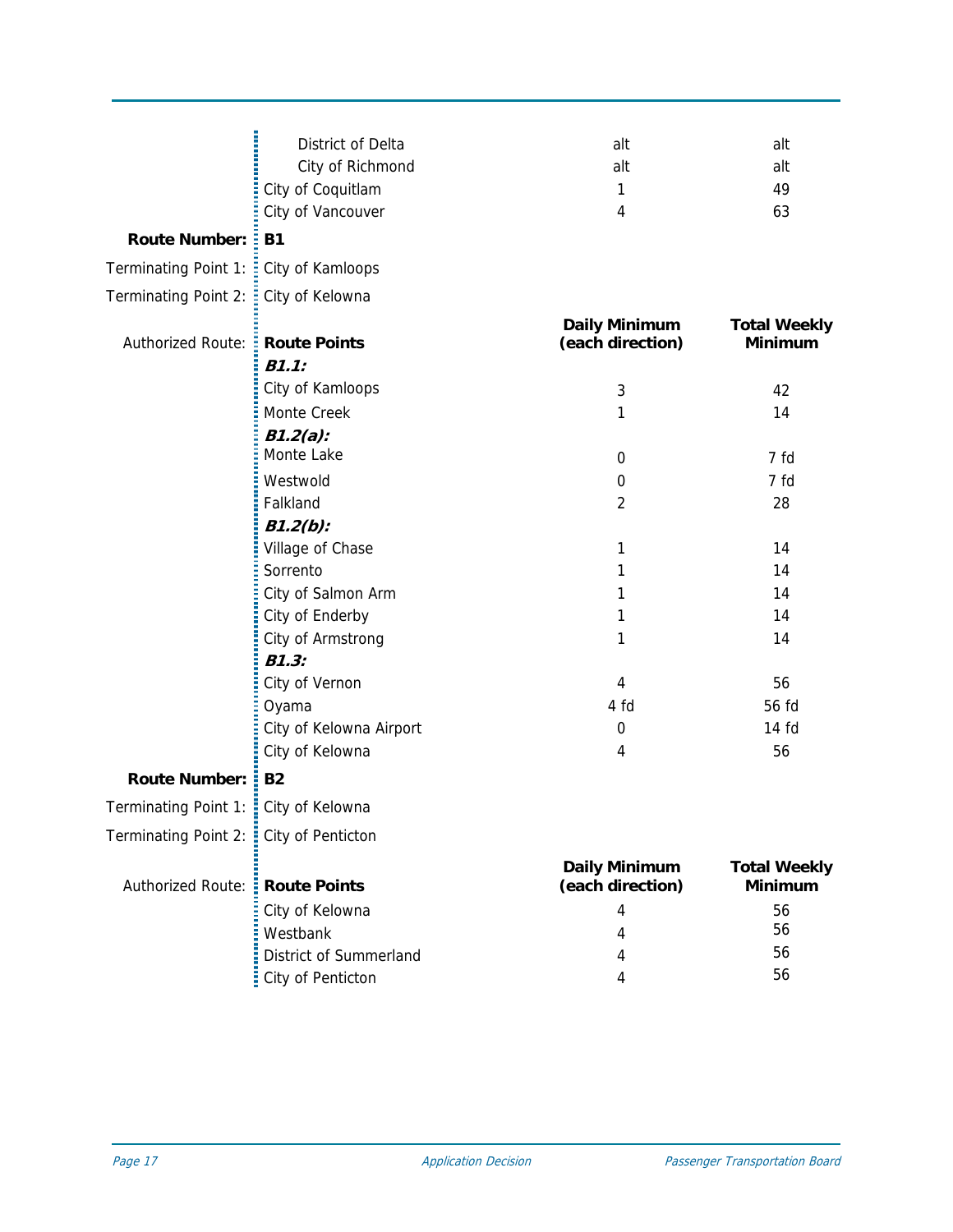| <b>Route Number: :</b>                   | C                                                                                                                                                                                                                                        |                                                                                                                                                                                                                      |                                                        |                                                               |
|------------------------------------------|------------------------------------------------------------------------------------------------------------------------------------------------------------------------------------------------------------------------------------------|----------------------------------------------------------------------------------------------------------------------------------------------------------------------------------------------------------------------|--------------------------------------------------------|---------------------------------------------------------------|
| Terminating Point 1: :                   | City of Vancouver                                                                                                                                                                                                                        |                                                                                                                                                                                                                      |                                                        |                                                               |
| Terminating Point 2: :                   | <b>Rock Creek</b>                                                                                                                                                                                                                        |                                                                                                                                                                                                                      |                                                        |                                                               |
| Scheduled Service:<br>Times Requirement: | On a minimum of four westbound trips weekly, scheduled pick ups in Osoyoos,<br>Oliver and Okanagan Falls must enable passengers to be carried through to the City<br>of Vancouver for scheduled drop off by 18:00 hours on the same day. |                                                                                                                                                                                                                      |                                                        |                                                               |
| Route Connection =<br>Layover Time:      |                                                                                                                                                                                                                                          | On a minimum of four eastbound trips weekly, this route must connect in Rock<br>Creek with eastbound trips on Route D so that the layover time for connecting<br>passengers does not exceed 2.5 hours in Rock Creek. |                                                        |                                                               |
| Authorized Route: <b>Route Points</b>    |                                                                                                                                                                                                                                          | <b>Daily</b><br><b>Trips</b><br>(each<br>direction)                                                                                                                                                                  | Total<br>Weekly<br><b>Trips</b><br>(Westbound<br>only) | <b>Total</b><br>Weekly<br><b>Trips</b><br>(Eastbound<br>only) |
|                                          | City of Vancouver                                                                                                                                                                                                                        | 1                                                                                                                                                                                                                    | 7                                                      | 14                                                            |
|                                          | City of Richmond                                                                                                                                                                                                                         | alt                                                                                                                                                                                                                  | alt                                                    | alt                                                           |
|                                          | City of Surrey                                                                                                                                                                                                                           | alt                                                                                                                                                                                                                  | alt                                                    | alt                                                           |
|                                          | <b>District of Delta</b>                                                                                                                                                                                                                 | alt                                                                                                                                                                                                                  | alt                                                    | alt                                                           |
|                                          | City of Coquitlam                                                                                                                                                                                                                        | 1                                                                                                                                                                                                                    | 7                                                      | 14                                                            |
|                                          | District of Maple Ridge                                                                                                                                                                                                                  | 1                                                                                                                                                                                                                    | 7                                                      | 7                                                             |
|                                          | District of Mission                                                                                                                                                                                                                      | 1                                                                                                                                                                                                                    | 7                                                      | 7                                                             |
|                                          | Agassiz                                                                                                                                                                                                                                  | alt                                                                                                                                                                                                                  | alt                                                    | alt                                                           |
|                                          | City of Abbotsford                                                                                                                                                                                                                       | 1 <sub>fd</sub>                                                                                                                                                                                                      | 7                                                      | 7 fd                                                          |
|                                          | City of Chilliwack                                                                                                                                                                                                                       | 1                                                                                                                                                                                                                    | 7                                                      | 14                                                            |
|                                          | District of Hope                                                                                                                                                                                                                         | 1 <sub>fd</sub>                                                                                                                                                                                                      | 7                                                      | 7                                                             |
|                                          | <b>Allison Pass</b>                                                                                                                                                                                                                      | 1 fd                                                                                                                                                                                                                 | 7 fd                                                   | 14 fd                                                         |
|                                          | <b>Manning Park</b>                                                                                                                                                                                                                      | 1                                                                                                                                                                                                                    | 7                                                      | 7                                                             |
|                                          | Eastgate                                                                                                                                                                                                                                 | 1                                                                                                                                                                                                                    | 7                                                      | 7                                                             |
|                                          | Town of Princeton                                                                                                                                                                                                                        | 1                                                                                                                                                                                                                    | 7                                                      | 14                                                            |
|                                          | Hedley                                                                                                                                                                                                                                   | 1                                                                                                                                                                                                                    | 7                                                      | 7                                                             |
|                                          | Village of Keremeos                                                                                                                                                                                                                      | 1                                                                                                                                                                                                                    | 7                                                      | 14                                                            |
|                                          | Kaleden Junction                                                                                                                                                                                                                         | 1 fd                                                                                                                                                                                                                 | 7 fd                                                   | 14 fd                                                         |
|                                          | City of Penticton                                                                                                                                                                                                                        | 2                                                                                                                                                                                                                    | 14                                                     | 14                                                            |
|                                          | Kaleden Junction                                                                                                                                                                                                                         | 2 fd                                                                                                                                                                                                                 | 14 fd                                                  | 14 fd                                                         |
|                                          | Okanagan Falls                                                                                                                                                                                                                           | $\overline{2}$                                                                                                                                                                                                       | 14                                                     | 14                                                            |
|                                          | Town of Oliver                                                                                                                                                                                                                           | $\overline{2}$                                                                                                                                                                                                       | 14                                                     | 14                                                            |
|                                          | Town of Osoyoos                                                                                                                                                                                                                          | $\overline{2}$                                                                                                                                                                                                       | 14                                                     | 14                                                            |
|                                          | <b>Bridesville</b>                                                                                                                                                                                                                       | 1 fd                                                                                                                                                                                                                 | 7 fd                                                   | 7 fd                                                          |
|                                          | Rock Creek                                                                                                                                                                                                                               | 1                                                                                                                                                                                                                    | $\overline{7}$                                         | $\overline{7}$                                                |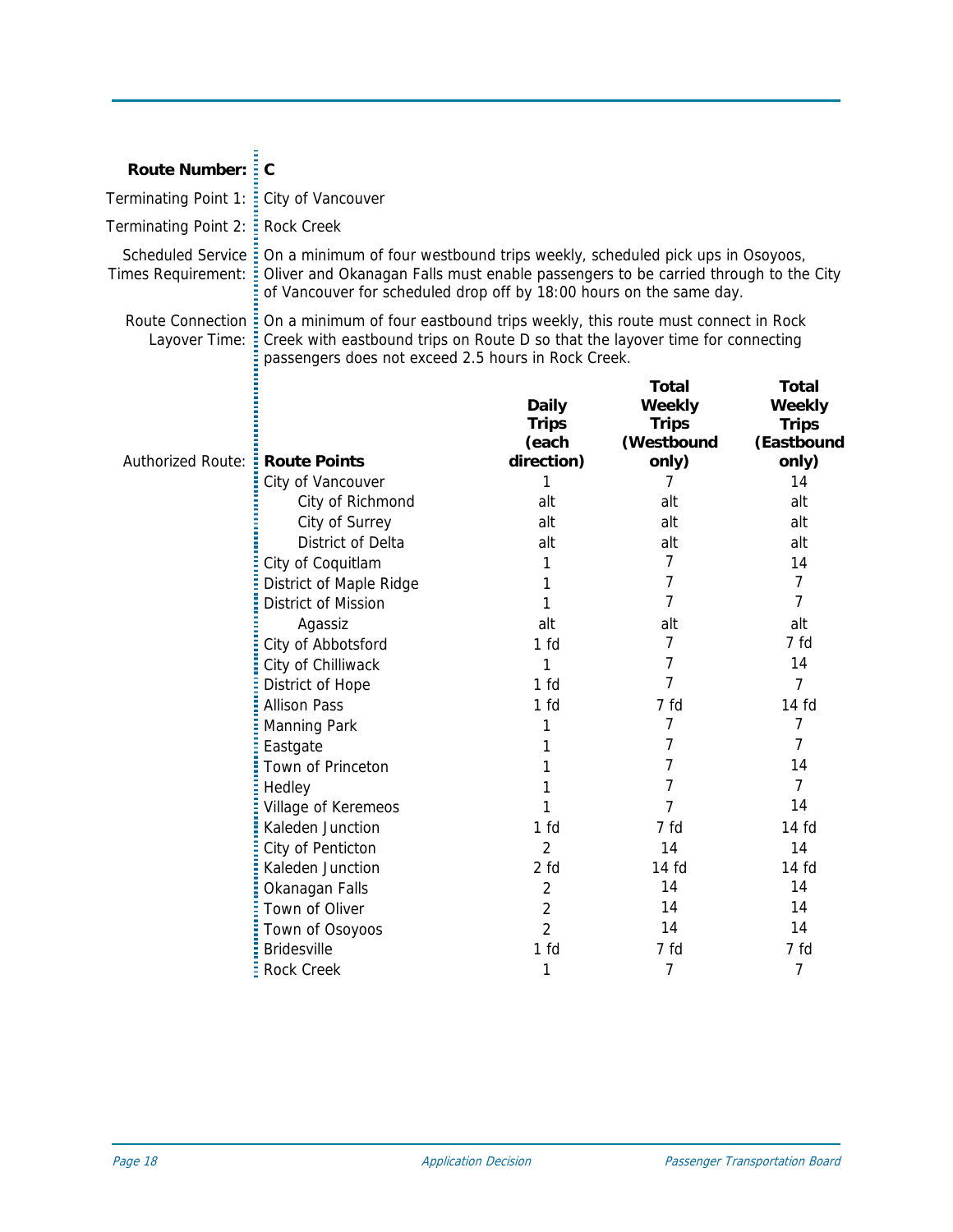| <b>Route Number: : E</b>                |                                                                                                                        |                                          |                                       |
|-----------------------------------------|------------------------------------------------------------------------------------------------------------------------|------------------------------------------|---------------------------------------|
| 1:                                      | Terminating Point : City of Prince George                                                                              |                                          |                                       |
| 2:                                      | Terminating Point : City of Vancouver                                                                                  |                                          |                                       |
| Limitation:                             | Service: No service may be operated solely between the City of Prince George and the City<br>of Prince George Airport. |                                          |                                       |
| Authorized Route: <b>E Route Points</b> | E1:                                                                                                                    | <b>Daily Minimum</b><br>(each direction) | <b>Total Weekly</b><br><b>Minimum</b> |
|                                         | City of Prince George                                                                                                  | 3                                        | 42                                    |
|                                         | City of Prince George Airport                                                                                          | $\overline{2}$                           | 28                                    |
|                                         | Hixon                                                                                                                  | $\overline{2}$                           | 35                                    |
|                                         | City of Quesnel                                                                                                        | 3                                        | 42                                    |
|                                         | McLeese Lake                                                                                                           | 1 <sub>fd</sub>                          | $14f$ d                               |
|                                         | City of Williams Lake                                                                                                  | 3                                        | 42                                    |
|                                         | Lac La Hache                                                                                                           | $\sqrt{2}$                               | 28                                    |
|                                         | District of 100 Mile House                                                                                             | 3                                        | 42                                    |
|                                         | 70 Mile House                                                                                                          | 3                                        | 42                                    |
|                                         | Village of Clinton                                                                                                     | 3                                        | 42                                    |
|                                         | Village of Cache Creek<br>$E2(a)$ :                                                                                    | 3                                        | 42                                    |
|                                         | Savona                                                                                                                 | 1 fd                                     | 14 fd                                 |
|                                         | City of Kamloops                                                                                                       | 1                                        | 14                                    |
|                                         | City of Vancouver<br>$E2(b)$ :                                                                                         | 1                                        | 14                                    |
|                                         | Spences Bridge                                                                                                         | 1                                        | 14                                    |
|                                         | Shaw Springs                                                                                                           | 1 fd                                     | 14 fd                                 |
|                                         | Village of Lytton                                                                                                      | 1                                        | 14                                    |
|                                         | North Bend                                                                                                             | 1 oc                                     | 14oc                                  |
|                                         | <b>Boston Bar</b>                                                                                                      | 1                                        | 14                                    |
|                                         | Spuzzum                                                                                                                | 1 <sub>fd</sub>                          | 14 fd                                 |
|                                         | Yale                                                                                                                   | 1 fd                                     | 14 fd                                 |
|                                         | District of Hope                                                                                                       | 1                                        | 14                                    |
|                                         | Laidlaw                                                                                                                | 1oc                                      | 14 oc                                 |
|                                         | <b>Bridal Falls</b>                                                                                                    | 1 <sub>oc</sub>                          | 14 ос                                 |
|                                         | Aggasiz                                                                                                                | alt                                      | alt                                   |
|                                         | District of Mission                                                                                                    | alt                                      | alt                                   |
|                                         |                                                                                                                        | alt                                      | alt                                   |
|                                         | District of Maple Ridge                                                                                                |                                          |                                       |
|                                         | City of Chilliwack                                                                                                     | $\overline{2}$                           | 35                                    |
|                                         | City of Abbotsford                                                                                                     | 1                                        | 28                                    |
|                                         | City or Township of Langley                                                                                            | 1                                        | 21                                    |
|                                         | City of Surrey                                                                                                         | alt                                      | alt                                   |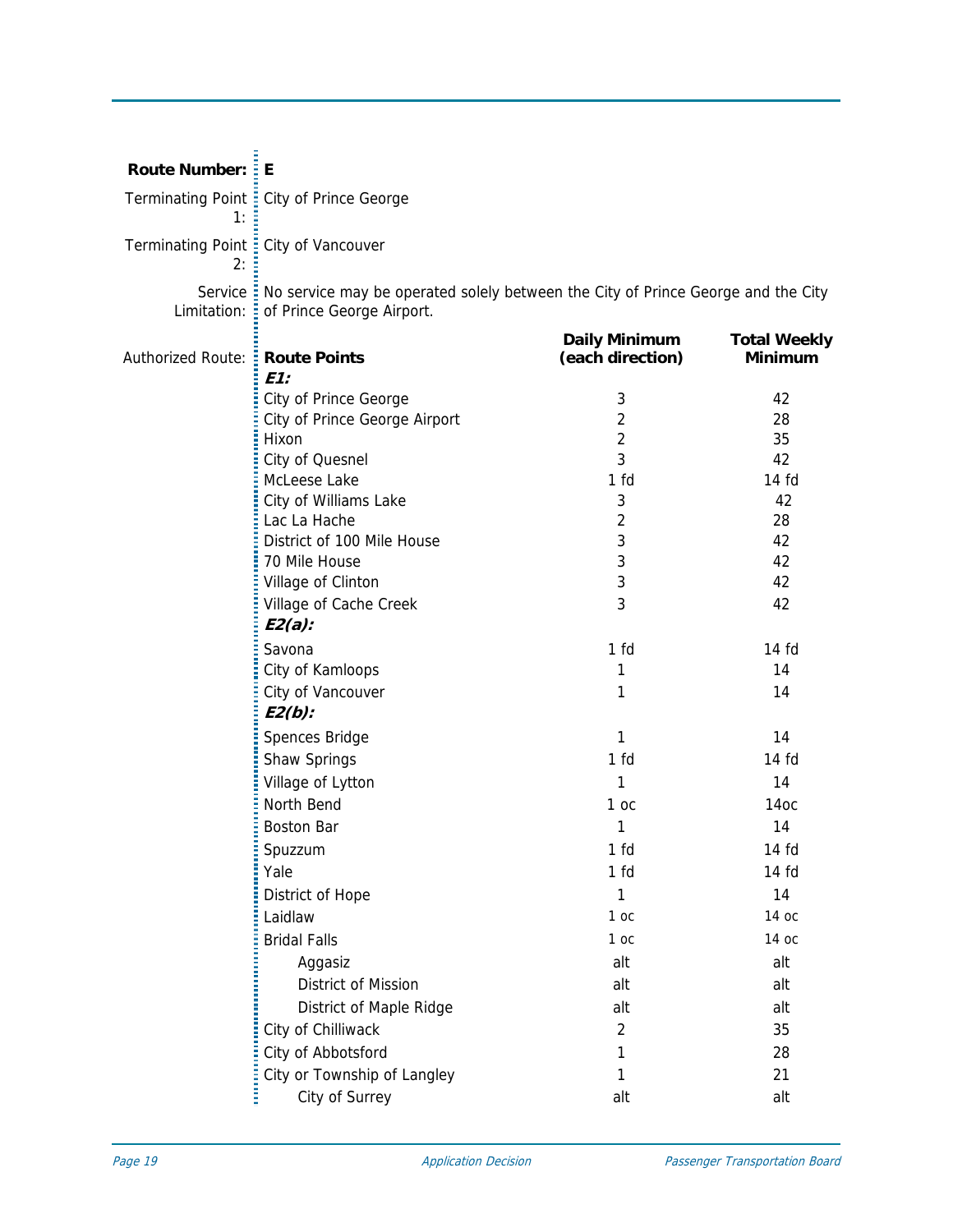|                                  | District of Delta<br>City of Richmond<br>City of Coquitlam<br>City of Vancouver | alt<br>alt<br>1<br>2                     | alt<br>alt<br>28<br>28                |
|----------------------------------|---------------------------------------------------------------------------------|------------------------------------------|---------------------------------------|
| <b>Route Number:</b>             | EJ.                                                                             |                                          |                                       |
| Terminating Point 1:             | : City of Dawson Creek                                                          |                                          |                                       |
| Terminating Point 2:             | City of Prince George                                                           |                                          |                                       |
|                                  | Service Exception: : No service is required on statutory holidays.              |                                          |                                       |
| <b>Authorized Route:</b>         | <b>Route Points</b>                                                             | <b>Daily Minimum</b><br>(each direction) | <b>Total Weekly</b><br><b>Minimum</b> |
|                                  | City of Dawson Creek                                                            | 1<br>1 <sub>fd</sub>                     | 24<br>24 fd                           |
|                                  | Arras<br>Groundbirch                                                            | 1 fd                                     | 24 fd                                 |
|                                  | District of Chetwynd                                                            | 1                                        | 24                                    |
|                                  | <b>Commotion Creek</b>                                                          | 1 fd                                     | 24 fd                                 |
|                                  | Pine Valley                                                                     | 1 fd                                     | 24 fd                                 |
|                                  | Azouzetta Lake                                                                  | 1 fd                                     | 24 fd                                 |
|                                  | Kennedy                                                                         | 1 fd                                     | 24 fd                                 |
|                                  | Mackenzie Junction                                                              | 1 fd                                     | 24 fd                                 |
|                                  | District of Mackenzie                                                           | 1                                        | 14                                    |
|                                  | Mackenzie Junction                                                              | 1 fd                                     | 24 fd                                 |
|                                  | <b>Windy Point</b>                                                              | 1 fd                                     | $24$ fd                               |
|                                  | McLeod Lake Lodge                                                               | 1 fd                                     | 24 fd                                 |
|                                  | Bear Lake                                                                       | 1                                        | 19                                    |
|                                  | Salmon River                                                                    | 1 <sub>fd</sub>                          | 24 fd                                 |
|                                  | City of Prince George                                                           | 1                                        | 24                                    |
| <b>Route Number:</b>             | $E_{2}$                                                                         |                                          |                                       |
|                                  | Terminating Point 1: : City of Prince George                                    |                                          |                                       |
|                                  | Terminating Point 2: : Alberta Border & Highway 16                              |                                          |                                       |
| Authorized Route: : Route Points |                                                                                 | <b>Daily Minimum</b><br>(each direction) | <b>Total Weekly</b><br><b>Minimum</b> |
|                                  | City of Prince George                                                           |                                          | 14                                    |
|                                  | <b>Bowron River</b>                                                             | 0                                        | 7 fd                                  |
|                                  | Dome Creek                                                                      | 1 <sub>fd</sub>                          | 14 fd                                 |
|                                  | <b>Crescent Spur</b>                                                            | 0                                        | 7 fd                                  |
|                                  | <b>Lamming Mills</b>                                                            | 0                                        | 7 fd                                  |
|                                  | Village of McBride                                                              | 1                                        | 14                                    |
|                                  | Tete Jaune Cache Junction                                                       | 1 <sub>fd</sub>                          | 14 fd                                 |
|                                  | Village of Valemount                                                            | 1                                        | 14                                    |
|                                  | Tete Jaune Cache Junction                                                       | 1 <sub>fd</sub>                          | 14 fd                                 |
|                                  | Mount Robson                                                                    | 1 <sub>fd</sub>                          | 14 fd                                 |
|                                  | Alberta Border & Highway 16                                                     | n/a                                      | n/a                                   |